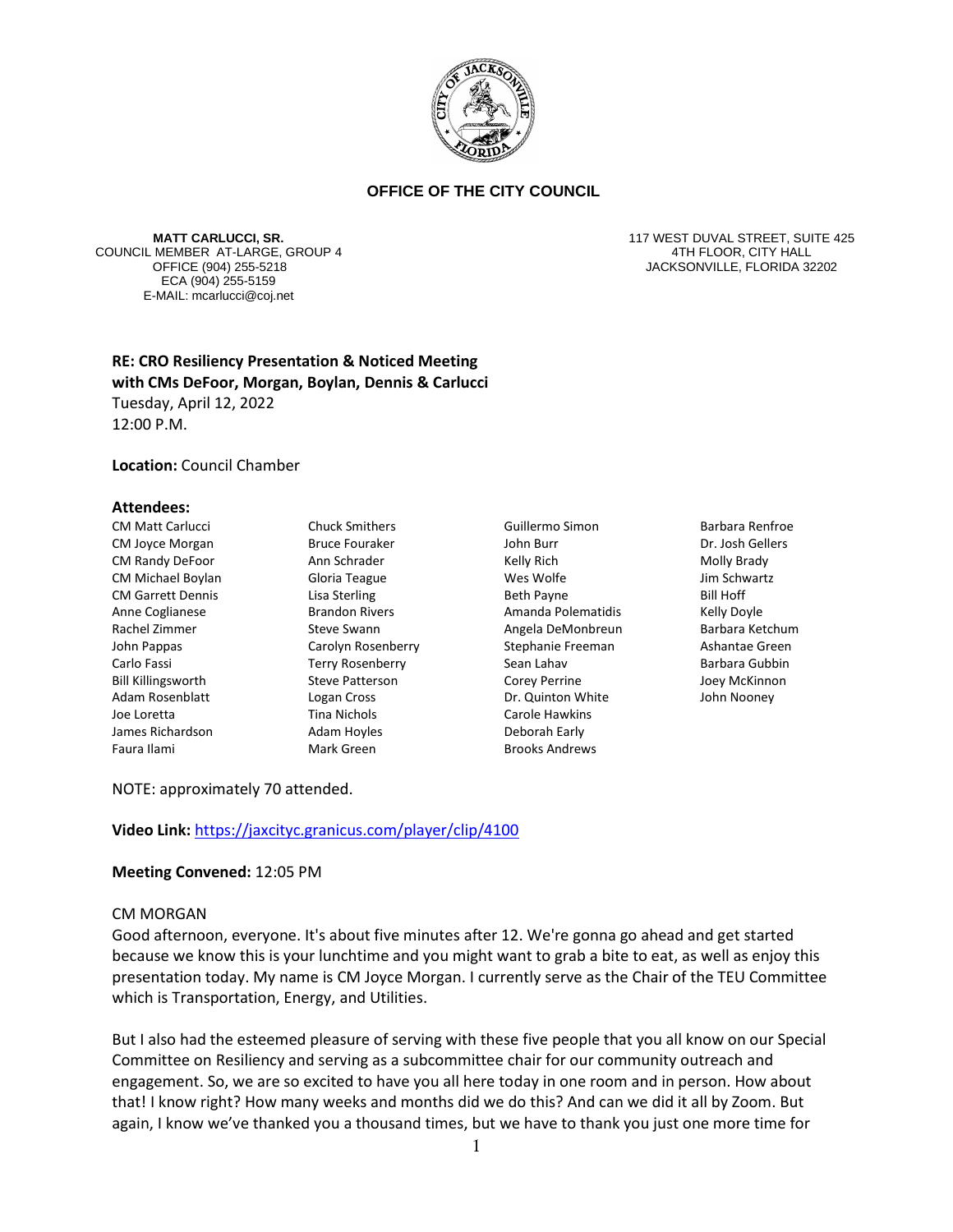

**MATT CARLUCCI, SR.** COUNCIL MEMBER AT-LARGE, GROUP 4 ECA (904) 255-5159 E-MAIL: mcarlucci@coj.net

117 WEST DUVAL STREET, SUITE 425 4TH FLOOR, CITY HALL OFFICE (904) 255-5218 JACKSONVILLE, FLORIDA 32202

being on those Zoom calls for so many months. So, thank you. Thank you! That shows your true commitment to the City of Jacksonville, to resiliency, and to changing our city. During that time, we all talked about one thing: getting a chief resiliency officer. And we talked about what that would look like and what that would mean to our city to have a chief resiliency officer. Well, now we have that. And the other thing we talked about is bringing all of us—who had worked so hard on so many items to get ready for this officer to come in—we wanted to make sure that we all had an invitation to come in together to meet and talk to this officer. Now, I know you've all met her already, but that's okay. We still have a treat for you today. And so, I just wanted to welcome you all and just say thank you again and bring up our Chair of our Resiliency Committee. And that was the second chair, our friend CM DeFoor.

## CM DEFOOR

Thank you. Thank you. Well, what a great turnout. Again, we're just gonna thank you throughout this whole presentation because we couldn't have done this without you. That's just the bottom line. So, we want to thank our subject matter experts. Can you stand? All that participated. Because it's really powerful to see how many of you are here today. And I'm just gonna give you another round of applause. [applause]

I want to thank you all. I want to thank our city officials that are here and my esteemed colleagues. I am proud of what this committee accomplished. Just to kind of hit the highlights on it, our special committee work resulted in more than, believe it or not, 50 public meetings. That is a lot. We had 30 guest speakers, and we had, of course as you all know, those three subcommittees that comprised more than 40 subject matter experts from our community. And as a result of that, we ended up with a 96 page report—a very, very powerful report. This work, and the publication, could not have been done without all of you. Your work was impeccable and much needed. And as a result of that, as my colleague stated, we ended up having the position of Chief Resiliency Officer codified. It was not codified before. We also amended the conservation and coastal management element of the 2030 Comprehensive Plan of the City of Jax to address resiliency planning through the Adaptation Action Area Report. But I have to say that codification of the CRO strikes me as one of the most important outcomes of this committee. We're excited to be here today and to hear from her for the first time to address our committee. And with that, I'm going to hand it over to my colleague, Councilman Matt Carlucci, who started this whole process. Please welcome him.

# CM CARLUCCI

Well, it's my job to introduce this young lady, and I can give you the long version of the bio which is about 10 pages. But I'll just say that she's very qualified and I can give you the short version. I think she would prefer the short version, but I will say this, I thank everybody for your participation in this whole process. And I think you would have been amazed if you'd been here and seen how, at our very first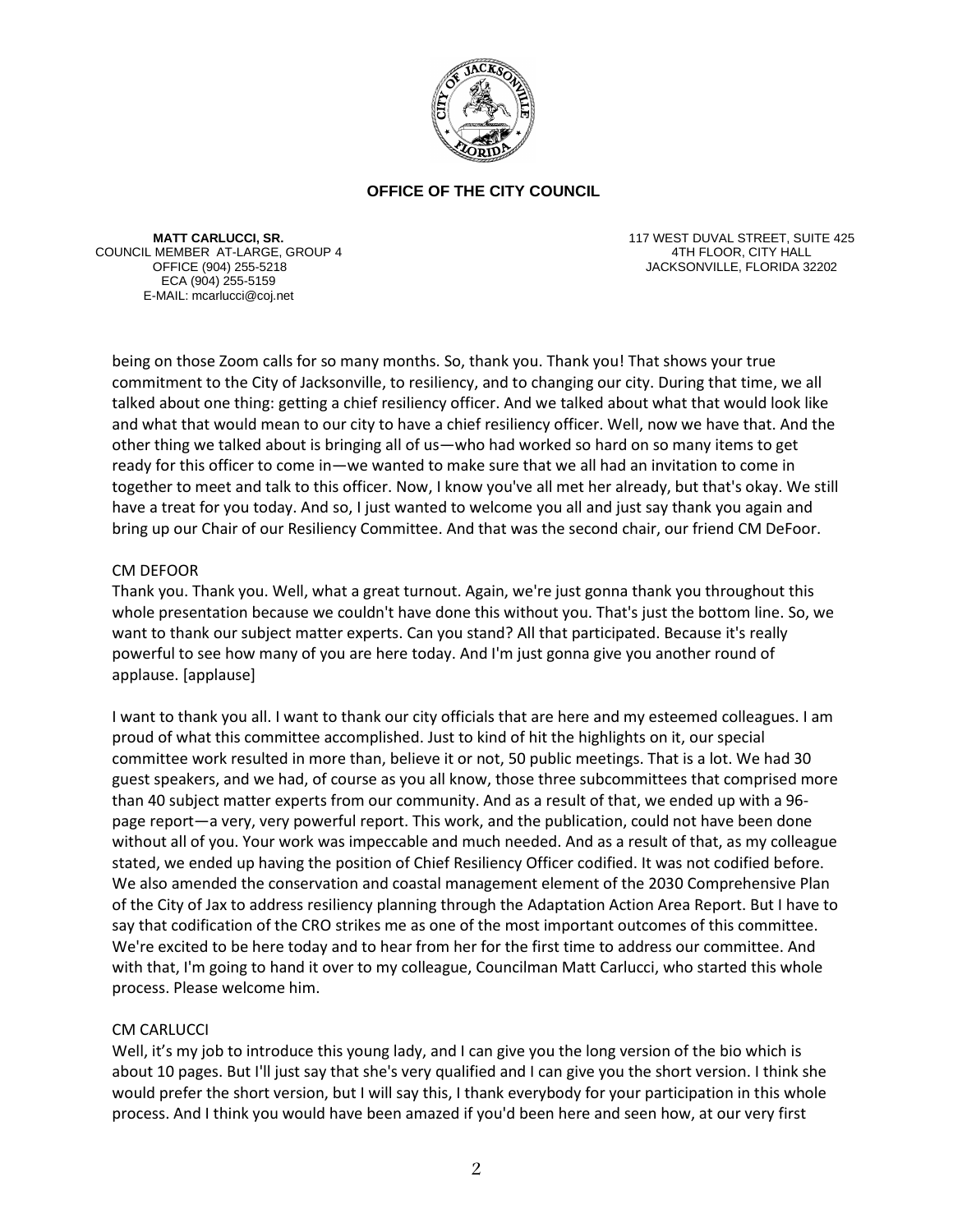

**MATT CARLUCCI, SR.** COUNCIL MEMBER AT-LARGE, GROUP 4 ECA (904) 255-5159 E-MAIL: mcarlucci@coj.net

117 WEST DUVAL STREET, SUITE 425 4TH FLOOR, CITY HALL JACKSONVILLE, FLORIDA 32202

meeting, we said that we would be hiring a chief resiliency officer within, hopefully, a year. And… promises made, promises kept. And you, [gestured to CRO] came along and filled those shoes and are doing a great job. So, without further ado…. we had a great committee. It was a fun time Everybody was involved, and now here's our Chief Resiliency Officer.

Anne Coglianese, that's a good Italian name and that's one of the things that tipped it over the top for me. [laughter] Anne Coglianese is the Chief Resilience Officer for the City of Jacksonville. In this capacity, Anne leads the development of resilience initiatives to ensure Jacksonville can adapt and thrive in the face of acute shocks and chronic stresses brought on by climate change. Prior to joining the City of Jacksonville, Anne served as the Coastal Resilience Manager for the City of New Orleans where she implemented nature-based solutions to sea-level rise and coastal land loss. Anne's previous experience also includes serving at the White House Council on Environmental Quality, where she participated in the development of climate adaptation and resilience policies to meet the Obama Administration's resilience goals.

So, I'm very happy to introduce and come on up and you can make your presentation I thank you so much for being willing to spend this time with this wonderful group of people who care about our city.

### CRO COGLIANESE

Hi, everyone. This is a room full of a lot of friendly faces. I'm excited that this is not the first time most of you are getting to see me. I think that shows. You know we've had a drumbeat of action since Day One. And I'm like I'm excited to kind of share what we've done so far and kind of what we're teeing up for the next couple years.

So, anyone who's seen me present before knows that I like to start every presentation with a definition of resilience. I think resilience can mean different things to different people. So, before we get too in the weeds, I wanted to just make sure that we're aware that we're when we're talking about resilience in this context, we're talking about city resilience, and I defined that as the ability of city systems to adapt and thrive in the face of acute shocks and chronic stresses. And if you'll notice, I also threw up the definition that this committee put in your report, and I think there's a lot of overlaps there. And I don't need to tell this to you all, but you know, acute shock is a hurricane or chronic stress is something slow moving like sea level rise. And the one piece of this definition that I latch on to the most is that we're talking about adaptation and thriving in the same breath.

So, I think often resilience is seen as a way to address risk. And it is, but I think there's so much more that we can do by viewing resilience as an opportunity to look at the future that we want for Jacksonville and figure out what we need to do to get us there. One more thing that I'd like to define at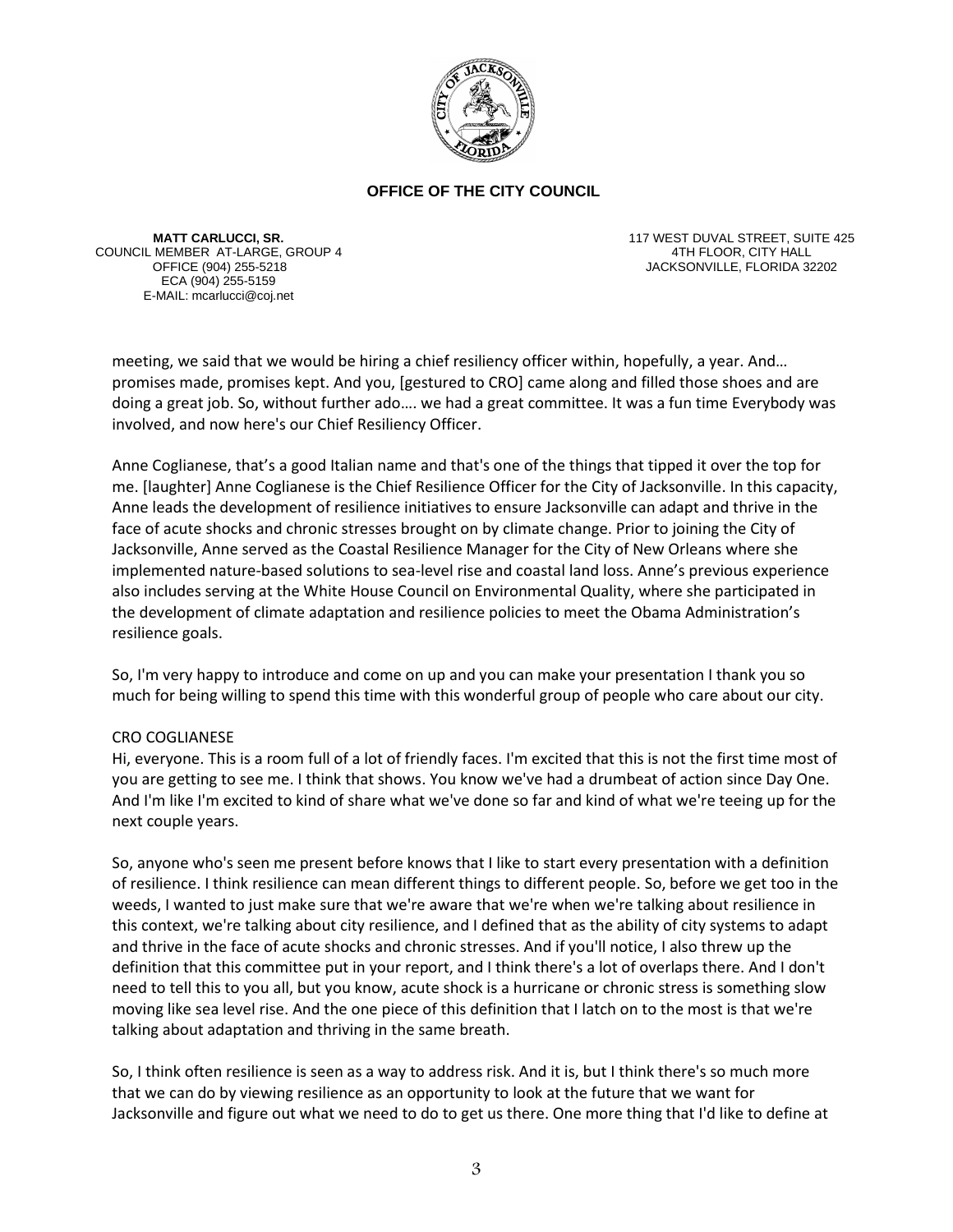

**MATT CARLUCCI, SR.** COUNCIL MEMBER AT-LARGE, GROUP 4 ECA (904) 255-5159 E-MAIL: mcarlucci@coj.net

117 WEST DUVAL STREET, SUITE 425 4TH FLOOR, CITY HALL JACKSONVILLE, FLORIDA 32202

the offset and then I'll get into kind of giving you a more robust update is that I like to talk about the concept of a resilience dividend. And that's basically how are we achieving multiple benefits with every public dollar that we're spending. And so, if you look in the top left corner, you'll see a stormwater park that's actually in New Orleans and that helps take pressure off of the drainage system reduce street level flooding during major rain events. But and then that could be an intervention that we end up applying here in Jacksonville. But I think it's important to think about how are we not just addressing the flooding? How are we seeing that stormwater Park and the value that it provides when it's not raining? What kind of recreation do we want there? And where's this being built? Is it near a school? Or is there a way that we can get school students to come visit this park and learn about the connection between Jacksonville and its environment? And also, who's designing this and who's building this? How are we setting up Jacksonville firms to be successful and going after these bids and making sure that the economic benefits of spending this public funding are really felt throughout the community. So that's just a little academic work before we get into kind of our main update.

I know you all care about is, kind of, where are we going from here? And the main thing we're working on is developing comprehensive resilience strategy, much like what most other cities in the country have. I'm excited because I think we will be able to get to a place where we have policies, projects and programs that address resilience in all facets of our community writ large. And also, it's important to just at the outset to make sure you all understand this will be developed in part by me but with a lot of coordination from city staff, city leadership, the independent authorities that operate here in Jacksonville, obviously city council, stakeholders, much like yourselves and then the general public, just to make sure that this this strategy really does speak to the community writ large. And to help with this work. We've been able to put out an RFP and bring on an amazing team of consultants led by the Water Institute of the Gulf which is a resilience and science-based planning firm. They have also they've brought on fern leaf, which is a data analytics firm, and you'll hear a bit more about their work later scape which is a resilience design and landscape architecture firm. And then we have two fantastic local firms EDG which does engagement Outreach and Communications and half an Associates which does engineering and planning work. And I believe we have a number of members of the half team here if you guys want to stand up or give a wave. We're really excited that you guys will be a part of this, and we'll have some overlap.

So, this is the framework that we're operating off of to guide most of the work that we'll be doing. And I thought this could be kind of a good framework to which we structure our conversation today. So, with any good planning process, the step one is having a vision really where do we want our community to be? What are our goals and our values? And luckily, we aren't starting at square one on this. There have been so many efforts underway already. From the adaptation Action Area process run out of the planning department in 2018 to the storm resiliency and infrastructure review committee or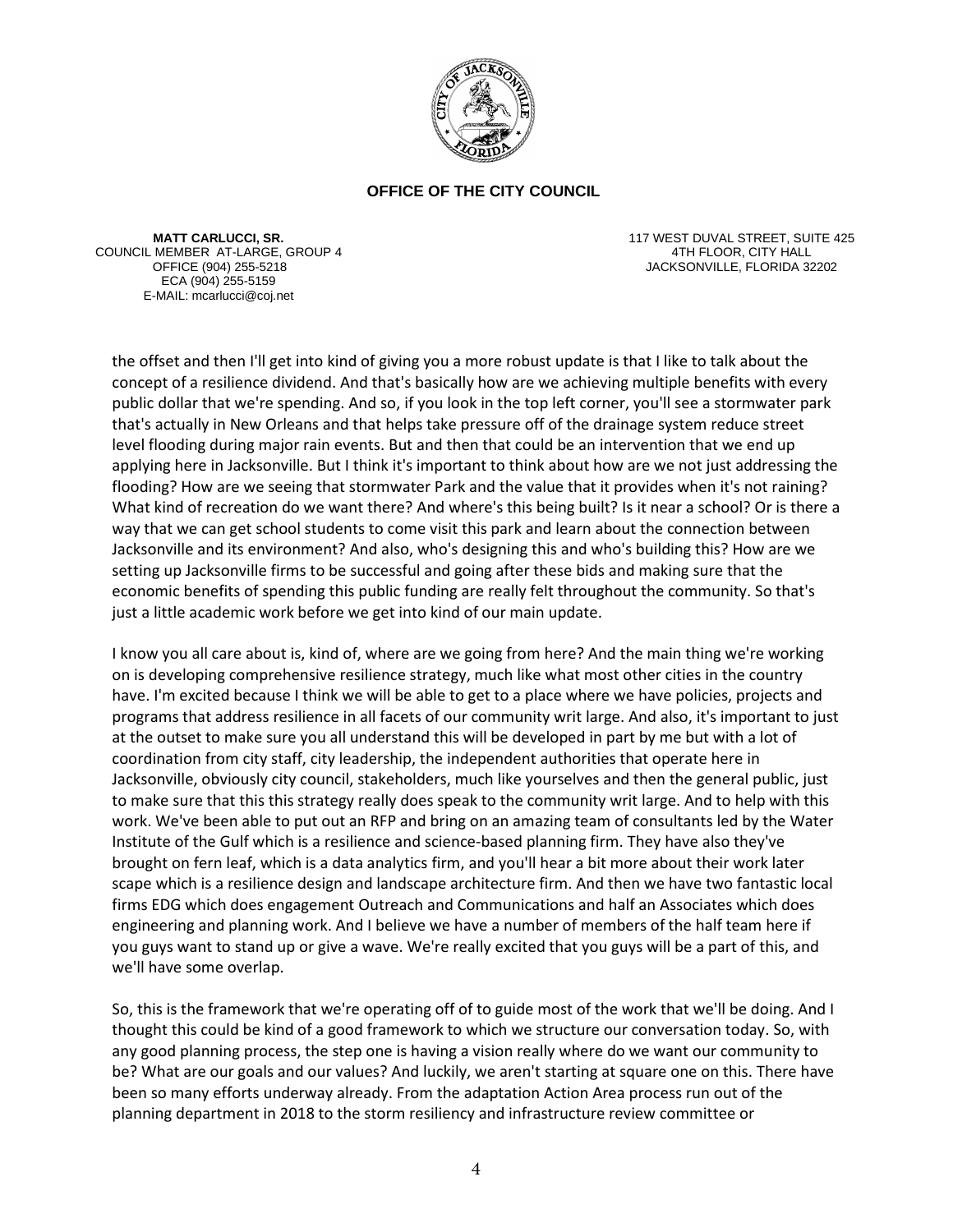

**MATT CARLUCCI, SR.** COUNCIL MEMBER AT-LARGE, GROUP 4 ECA (904) 255-5159 E-MAIL: mcarlucci@coj.net

117 WEST DUVAL STREET, SUITE 425 4TH FLOOR, CITY HALL JACKSONVILLE, FLORIDA 32202

development review committee that was set up in 2019. And then obviously, the impact that you all had with the council Special Committee on resiliency. And so that's really helpful in kind of combing through those different efforts and consolidating them as we move into the next phase which is how we're analyzing our risk. So, we have a pretty good picture of what Jacksonville's risks are right, we're at risk to flooding and that's flooding from sea level rise from storm surge from extreme high tide from extreme rainfall. We know that heat is a vulnerability, that high wind can be a vulnerability. What we're what we're trying to do now is get some measurements of that so part of this was done with the update of the Adaptation Action Area coastal high hazard map. And this is based on FEMA. It's also being updated as some work that we're that the city is doing with CDM Smith gets underway to refine what we're looking at the hazard area.

We're also conducting a major vulnerability assessment with CDM Smith out of the City's Public Works department to map 59 major tributaries and their basins here in Jacksonville and this is gonna give us the most complete picture of our flood risks. Available. Ordinarily, I would not go into the weeds on this, but I have a feeling that this group will actually be interested in this. So, I'm throwing up a table that shows the different variables that are going into the model that CDM Smith is running, and I wanted to make sure that folks here were aware we're looking at we're looking at rainfall we're looking at fluctuations in tide, we're looking at surge and we're looking at sea level rise, but we're doing that for our kind of our current conditions. We're then modeling out to 2040, 2070, and 2100. So that we have a picture of not only what's our risk now, but where's it going to go and that can be a guiding force. In how we make decisions going forward.

I'm also really excited to share that we have an upcoming heat study that will be done in partnership with UNF and Kapha strategies. Adam Rosenblatt Are you here. Adam over there is that is our kind of lead researcher for this at UNF really excited to announce this as the first chance I've had to talk about it publicly. But we will be gathering data during the hottest Week of the 2022 summer. There's sensors that will be attached to cars and they will run predesigned routes throughout the city multiple times a day every day for a week. And then at the end of that week. We're able to aggregate that data and get a base layer in GIS that shows where air temperatures are hottest throughout the city and again that can help us guide interventions. I'm kind of in the bottom corner of this slide. I threw up a couple of statistics about heat. I think often we focus on flooding because it's the most financially damaging threat that we have it can really impact property and have a high price tag. But ultimately urban heat is the deadliest natural hazard that that we face. And that's based across the country. It takes more lives, every year, than hurricanes, wildfires, or tornadoes. So, it's really a kind of a slow-moving hazard but one that I'm very focused on and want to make sure that we have kind of a drumbeat of action on and the data layer that's going to come out of this partnership with you and that will be really helpful to us.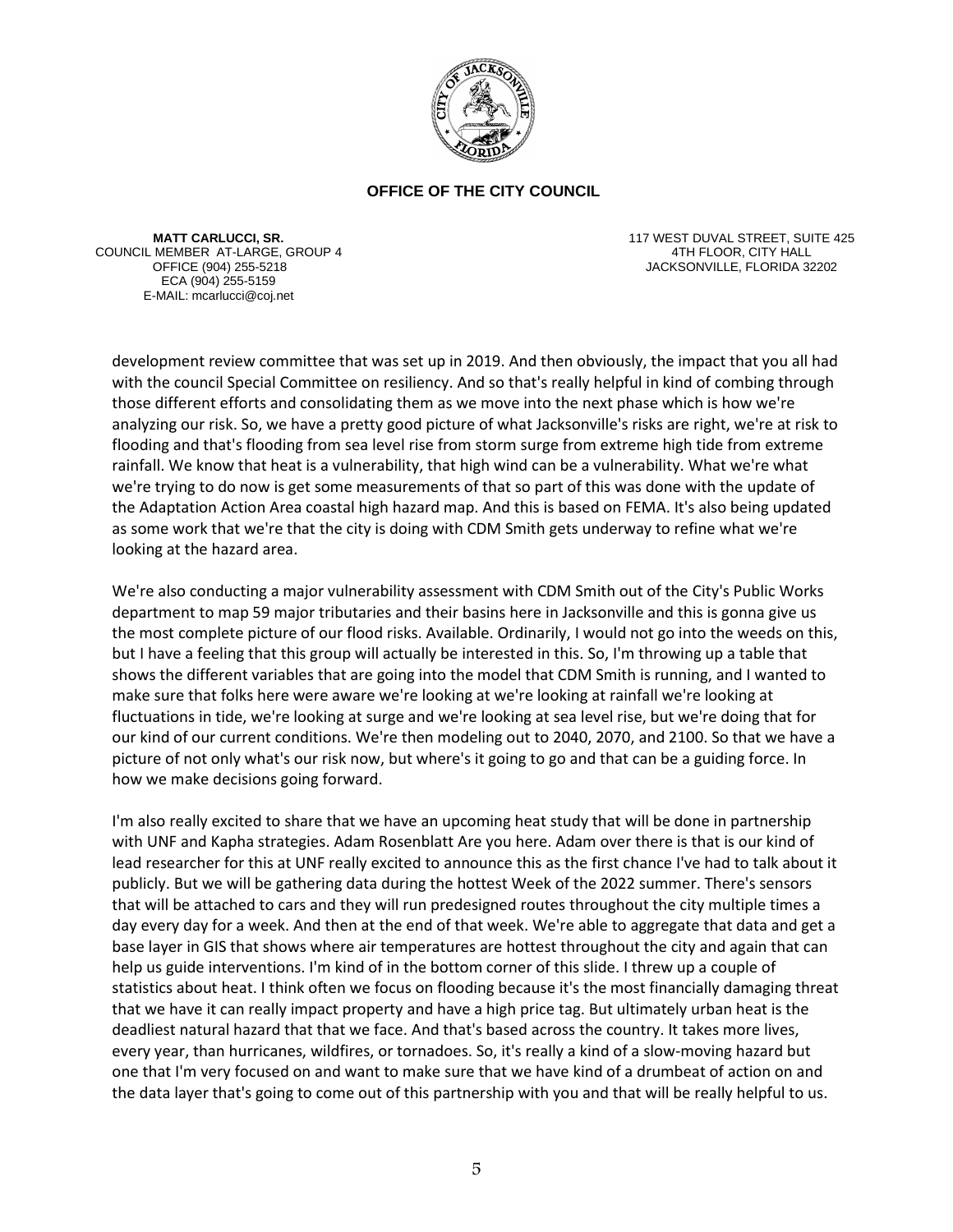

**MATT CARLUCCI, SR.** COUNCIL MEMBER AT-LARGE, GROUP 4 ECA (904) 255-5159 E-MAIL: mcarlucci@coj.net

117 WEST DUVAL STREET, SUITE 425 4TH FLOOR, CITY HALL JACKSONVILLE, FLORIDA 32202

The next piece is kind of once we have the flood data once you have some of this key data, how are we maximizing it and finding ways to use it and this is where the firm for neat will be building out an Excel for assets around the city, compare them with different threats and then determine what the vulnerability and risk is on a personal level. So, this will be really granular risk data that we can use to make decisions. And the type of assets they'll be looking at are everything from residential to commercial to industrial, government owned facilities, critical facilities for the community, and cultural and historic hubs and also business impact. And then the threats are much of the same threats that we've that I just discussed in kind of some of our data gathering work, and they'll be incorporated into this tool. And it's this tool that can do a lot and so I wanted to just drill down on a couple of this a couple of examples of how this can be useful and how it's been useful in other cities.

The City of Charleston has an Excel adapt tool and one of the things that it was able to really help them figure out is what are areas that I mean, certainly what are areas that are at risk for flooding, but also what are areas that will be impacted if flooding happens elsewhere. And so, on the left you can see kind of business level information that's incorporated into the parcels and that's anything from numbers of employees to annual sales volumes. And that gives us kind of an additional lens to understand businesses that may be vulnerable to flooding. So, when we aggregate this to a neighborhood scale, it helps us identify areas where kind of a disproportionate numbers of employees might move wages or tax revenues might be impacted due to businesses needing to close down during a storm event. And then this helps us prioritize actions in parts of the city where livelihoods and kind of economic vitality might be most affected without action taken.

And then on to the right. You'll see a neighborhood and kind of an example of how the Excel adapt tool can help us identify critical access points. So, in the neighborhood in this photo, the homes are actually not at risk to flooding. But as you can see in that yellow circle, the there's one entry point into this area that is vulnerable to flooding. And so that can impact residents' ability to get out to go to work to you know, visit businesses but also it impacts emergency response vehicles ability to get in. And so again, those are one of the things that often we can't we don't get a sense of that when we're looking at slightly a zoomed-out scale. And so the fact that we'll be able to incorporate our city wide data with this more granular data and have it in a very user friendly tool for city staff to make decisions off of is really going to be a game changer and we're very excited to see this tool built out and then the final the final deliverable of the tool is one an online portal that city staff can use and can see that granular you know piece of information but also it's very easy for us then to extract pieces of this data and form very readable documentation and content that we can use for public engagement and outreach.

One thing I anticipate that might be of interest to the folks in the front row over here is we can then break out by every council district. What are the major risks and what are the major points of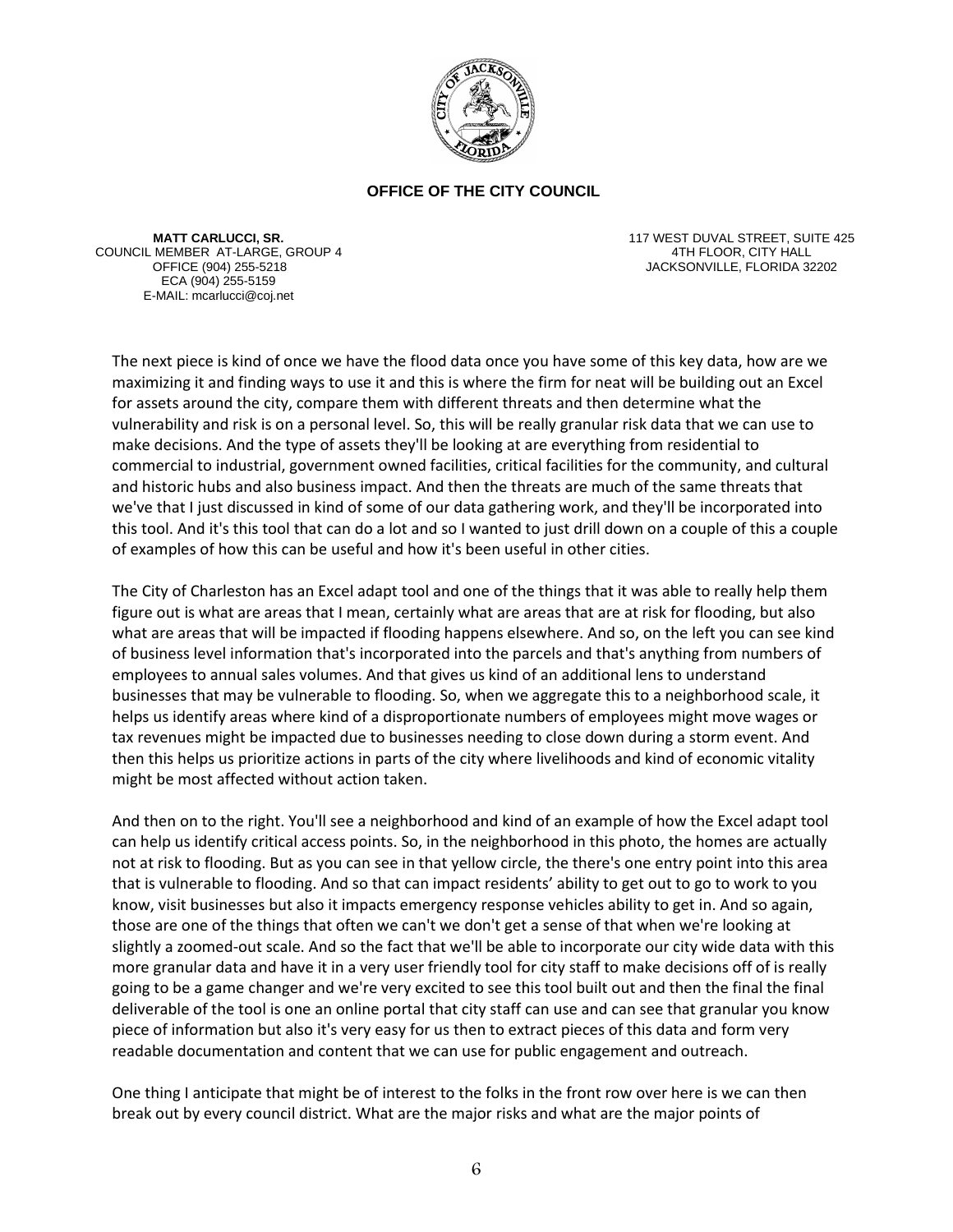

**MATT CARLUCCI, SR.** COUNCIL MEMBER AT-LARGE, GROUP 4 ECA (904) 255-5159 E-MAIL: mcarlucci@coj.net

117 WEST DUVAL STREET, SUITE 425 4TH FLOOR, CITY HALL JACKSONVILLE, FLORIDA 32202

vulnerability for every council district so that council members have a sense of what they need to be focusing on and prioritizing for their communities. And so, it's just great that we'll have an ability to just seamlessly aggregate that data and then pull out what's usable for different folks. That's kind of our risk piece. And then we get into the resilience opportunities. And again, there's a lot that's already been done here, but it's an important step in the process, nonetheless. So, this is really where we identify every possible intervention that can help address the issues that were drawn out through the risk process. A lot of that can come from the existing plans that we have and the robust process that this this this group undertook, but there's also this gives us an opportunity to flesh out some new ideas to pull best practices from other cities and start to workshop how applicable they might be here in Jacksonville. This will also be the step in the process where we can start to center different ideas around kind of different geographies or different themes.

So, the image that I have up here in on this slide is actually from Houston's resilient strategy, which was developed by the Water Institute of the Gulf, which is the same firm that we're using for this work, and it focused this image centers around how Easton is managing its network of by us they have a network of buyers in the same way that we have networks of tributaries here in Jacksonville. And so, you know, on part of that there's water quality and a need for habitat restoration. But they also incorporate in this image, the need for trails a place a way for people to recreate ELive home elevations or in some places, home buyouts places is an opportunity for public art. So those are all things that might feel disconnected at times, but because they're all present in the bayou geography, they get clustered together and that's how we're able to find some of those co benefits or that resilience dividend.

This is the piece I think I'm most excited about in our in the framework that we're undertaking, and that's an Alternatives Analysis. And this is where I think what Jacksonville is doing is going to go beyond what any other city has done with their resilience strategy. We're really going to be looking at it you know, when you take the full suite of possible interventions, and then you start to weigh, you know, how effective is this going to be and actually achieving our goals. And because we've done robust data gathering at the outset, offset will have the ability to actually go back and weigh the pros and cons of different approaches. So, this can really help us make sure that the scale of actions we're proposing are actually going to lead to the scale of impact we need. You know, if we had if we said we're gonna address urban flooding, and we built one green infrastructure Park, then are we actually addressing urban flooding across Jacksonville? No. So we have to kind of make sure that we're able to prove the value of the different projects we have.

And so, the graphic that I have on this slide is it's not from a resilient strategy. It's actually from a climate action effort that was stood up in Louisiana, but it's one of the few examples that I'm able to find of where this alternative analysis has really been done. A way to kind of take participatory conversations,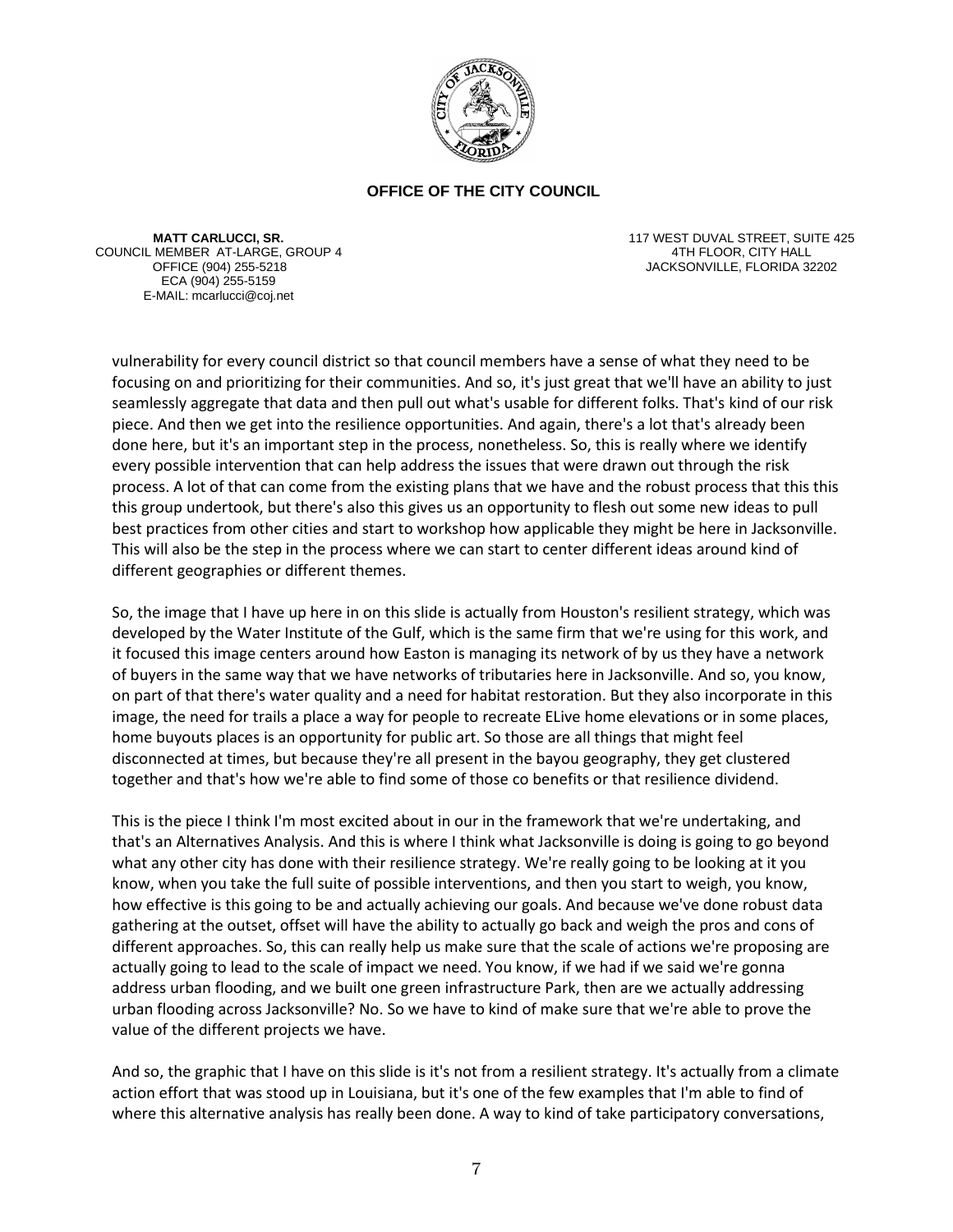

**MATT CARLUCCI, SR.** COUNCIL MEMBER AT-LARGE, GROUP 4 ECA (904) 255-5159 E-MAIL: mcarlucci@coj.net

117 WEST DUVAL STREET, SUITE 425 4TH FLOOR, CITY HALL OFFICE (904) 255-5218 JACKSONVILLE, FLORIDA 32202

but really start to weigh the costs and benefits of those. And then the other example I wanted to pull from is actually from the state of Louisiana's coastal Master Plan, which I had the opportunity to work on a lot when I was working for New Orleans. And the thing I really liked about the state's master plan is they have a data viewer that shows and kind of the top image. It shows what the Louisiana coast flood risk would look like under a medium scenario of sea level rise with a 100-year storm event if no action was taken. And then the picture below is the same conditions. But if the state's master plan is implemented in full and you can see that the risk does drop and so I think this is another reason why our Alternatives Analysis step is so important, because it's our chance to show that we that the interventions we're proposing will actually yield the benefit we want. And obviously this is a radically different scale than then the work we're going to be doing. But I think it's a good illustration of the fact that we should be able at the offset onset to actually prove the value that this will have in the long run and that you know, we'll see the resilience and the risk benefits once implemented.

And then finally, it all comes down to prioritization and publishing a resilient strategy with different actions. And I know that there's a lot of I've heard this from some of the members of this audience and from people across Jacksonville, there's a bit of hesitancy about why we are making another document we've already we've already written documents, reports just sit on a shelf. And so, I really want to kind of give you a tour of what I'm meaning when I'm saying strategy and how detailed this will look and how it will actually be a guiding document. So, this is from the Houston resilience strategy again, and I wanted to pull out kind of the legend that's in that yellow box there. It shows which shocks and stresses each action is addressing the timeframe it'll be implemented on who are the key stakeholders involved. Ours will also include what's the budget for this? What's the funding stream that's going to be attached so we're kind of taking lessons from other cities, and we're going a little bit beyond that. Similarly, in the Houston strategy, they had one major action that was to update their building codes and standards, but then you can see here where those arrows are, there are numerous, very detailed and very descriptive steps within that process. So, this final document will be very tangible, very action oriented. And we'll also hopefully be able to develop a matrix similar to this that'll track what are what all of these projects are aiming to achieve and kind of when they're where they are in their implementation process, not only for us as city staff to make sure that we're keeping a drumbeat of action, but also so that members of the public know what we're doing. Council members are aware of kind of where we are in this process.

So, I know I just threw a lot at you with that with that framework. But I know that this is a group that cares a lot about the details. So, I wanted to get into our work plan just a little bit to give you a timeframe. We are actively in the first phase of this work right now. Kind of combining the visioning and the risk assessment pieces, getting the Excel adapt tool ready to go. We're expecting that we'll be able to launch around August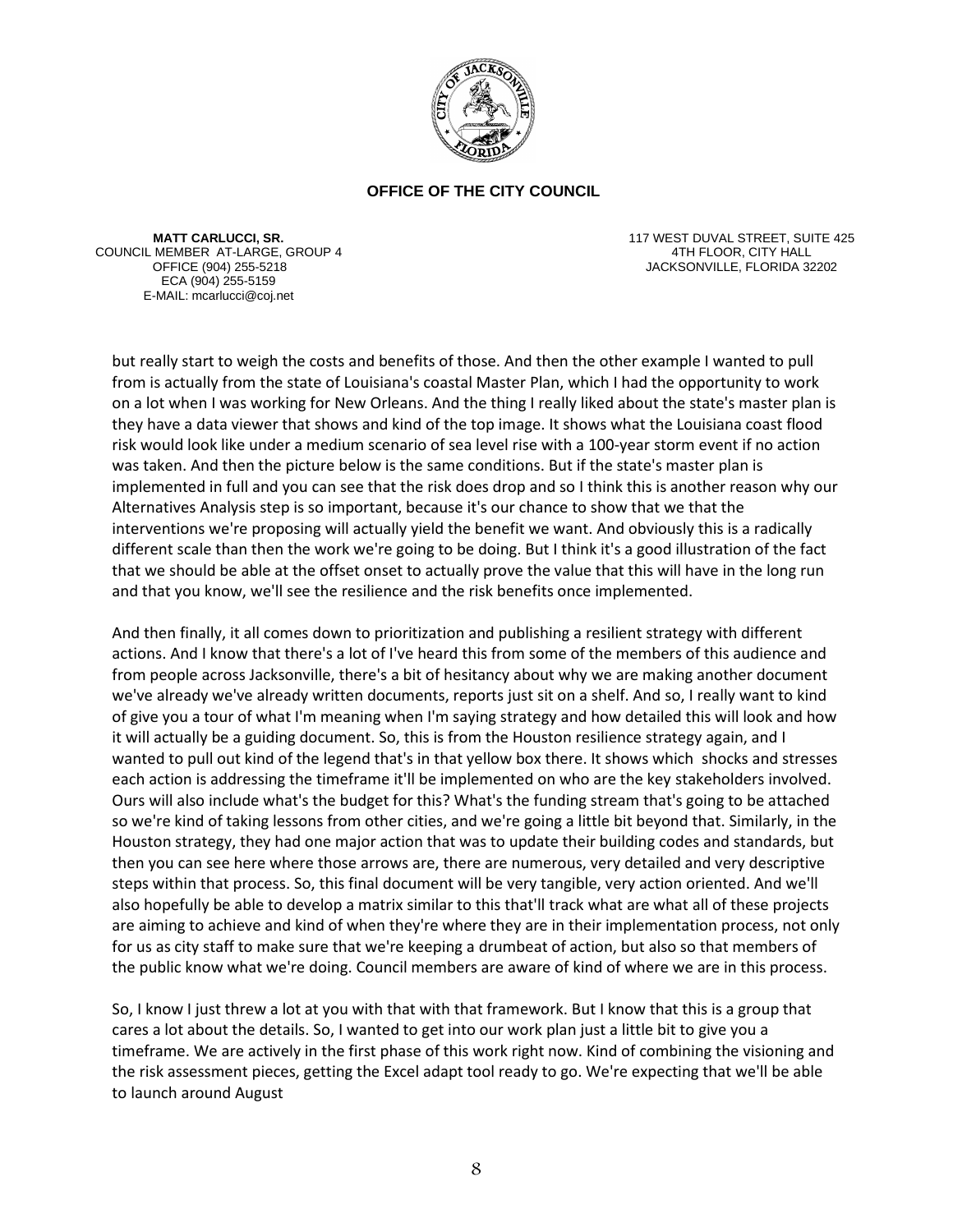

**MATT CARLUCCI, SR.** COUNCIL MEMBER AT-LARGE, GROUP 4 ECA (904) 255-5159 E-MAIL: mcarlucci@coj.net

117 WEST DUVAL STREET, SUITE 425 4TH FLOOR, CITY HALL JACKSONVILLE, FLORIDA 32202

and starting to figure out what our measurable objectives are and kind of some of the key metrics that we'll be using. Also, by the end of the summer, we're hoping we'll be able to have some public engagement materials that'll explain kind of the participatory process that we do phase two, and this will be where we do the resilience opportunities. The alternatives, analysis and some of that initial priority setting, highly participatory. This will be where we're able to kind of do that analysis and refine our ideas and start to call down the list of interventions that we're going to take on. And then finally, our third phase is to publish the strategy and the hope is that we'll be able to finish kind of phase two by next spring and so early, late spring, early next summer, the final strategy will be published and that will include a kind of a dashboard or a matrix or some sort of tracking tool.

And you'll see kind of at the bottom of all of these slides, there's a stakeholder and public engagement kind of dotted line I want to make it clear that this is something that will not be happening in a vacuum. This is going to need to be a very participatory process at each step of it. And there'll be internal city staff, city leadership, there's also going to be a need to engage with subject matter experts, civic leaders, and obviously, the general public. And so, some of this may take place in workgroup meetings, other than public meetings, and I'm sure that there'll be a component of survey data that's also incorporated to make sure we get as many voices in this in this process is possible.

Just to go back one slide. We have this is the process is going to tell us all of the resilience initiatives that we that we tackle from kind of capital infrastructure projects to policy changes to kind of new programs that we need to stand up. However, with there are a couple of things that we know right off the bat, we're going to need to tackle and there are about two, two plus year planning processes. One is an update to the city's land development regulations within the planning department. So, what are we permitting where we permitting it? How are we factoring in our climate projections into what the city approves and with respect to private development, so we're gonna get that underway kind of concurrent to this resilient strategy process. We don't want to wait until the final strategy is published before we start tackling these very big questions. And because we expect that this is going to need to be kind of its own robust process of updating the regulations. We want to give as much time for that as possible.

And then similarly, I think if we're if we are saying we're going to, you know change the regulations on how private development is built to factor in climate risk, I also think it's very important that the way the city is designing for climate is taken into account. So, we'll be working with the Department of Public Works to update design standards to make sure that every city project is considering climate is considering future projections of risk in how they're in there, how they're designed from the get goes that kind of every dollar in our CIP at some step in the process has been considered for climate risk just to make sure we're making the smartest financial decisions in construction.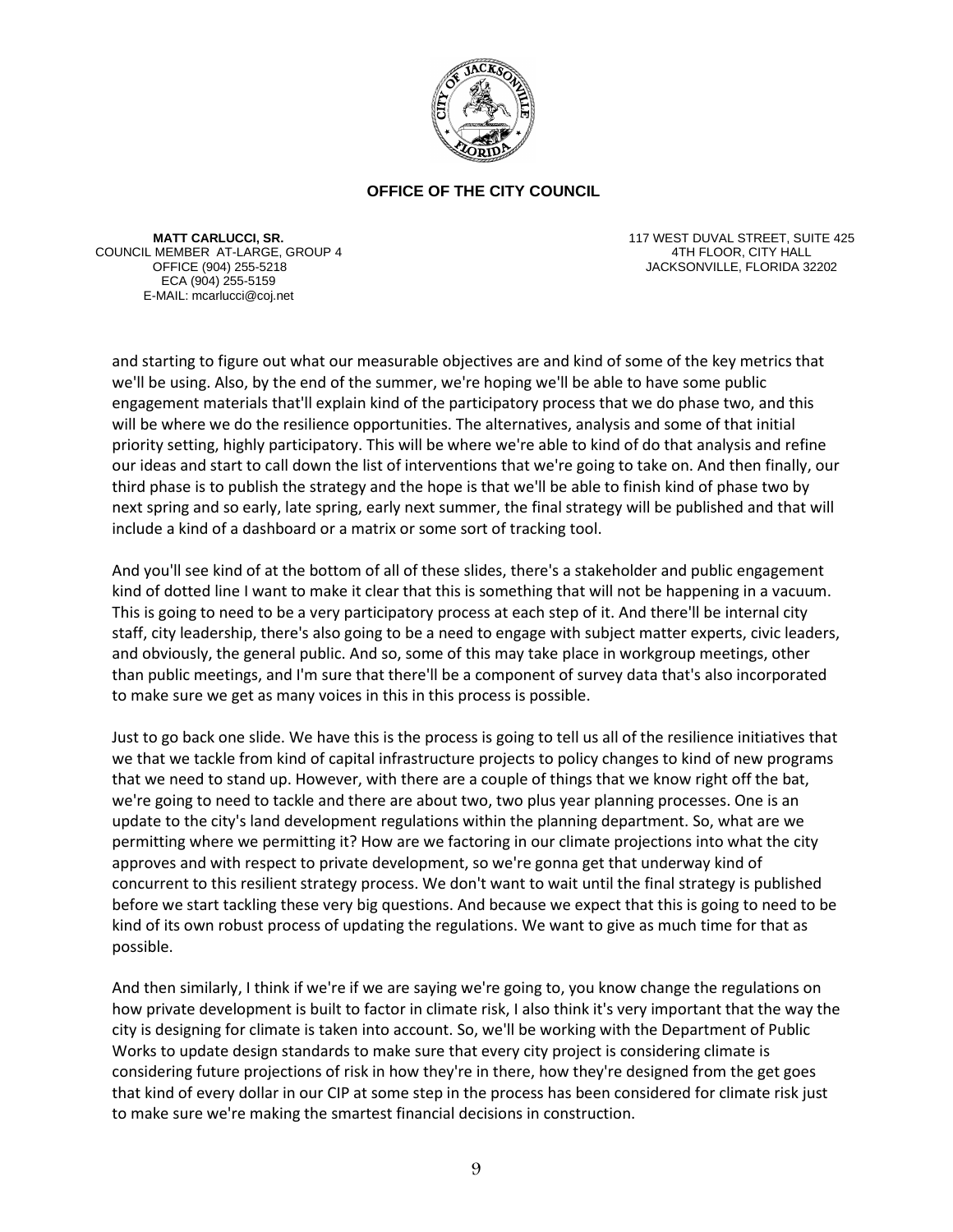

**MATT CARLUCCI, SR.** COUNCIL MEMBER AT-LARGE, GROUP 4 ECA (904) 255-5159 E-MAIL: mcarlucci@coj.net

117 WEST DUVAL STREET, SUITE 425 4TH FLOOR, CITY HALL OFFICE (904) 255-5218 JACKSONVILLE, FLORIDA 32202

And I think to get back to the point I made earlier about people being concerned that we're building another document… we're doing a strategy I want to make it clear that this is really the foundation layer in standing up a sustainable Resilience Program writ large. So, before we can get into kind of a drumbeat of action on implementation, it's really clear that we have a defined budget a defined scope, clear project teed up, that there's kind of a timeline for how that'll be implemented, that we can track our progress and measure our success. And also, that we're clearly institutionalizing resilience planning into city processes. I think, if every departments kind of doing that differently, or if the way the city's thinking about resilience differs from the way some of our independent authorities are the that's going to lead to confusion. So, I think this planning process will hopefully get everyone aligned and moving in the same direction, so that that program has longevity.

And I know I've thrown a lot at you, but one last slide I'm going to throw up here. I don't want people to think that just because we're undertaking this comprehensive, resilient strategy process that we're gonna wait and we won't do anything. Until then we are aggressively pursuing grants and funding opportunities for resilience in the in the here and now. We've applied for 500,000 in state funding to support the vulnerability assessment work that public works and CDM Smith are doing and we're optimistic we'll get that we also received \$21.3 million in state resilient Florida resilient Florida grant program funding, and that's going to two capital improvement plan projects. The vulnerability assessment work that public works and CDM Smith are doing when it's completed if we submit that data to the state, we will then qualify for the statewide flooding and sea level rise resilience grant. And that is a bucket of \$1 million. That's available annually for resilience projects.

So, the steps that we're doing, they're not only good for us to make smart decisions, they're also giving us access to more resources. And then finally, I know it's not the flashiest dollar amount, but we're really excited that we were able to secure a NOAA grant to support the UNSC study with kappa strategies. I think it shows a drumbeat of you know, local action, federal priorities, private sector technology, and then academic thought and research. So, I'm really excited about that program. And in general, I think we're really preparing ourselves to put Jacksonville in the best position forward going forward, both to address risk and then really take advantage of the opportunities that are out there.

So, thank you all for listening to kind of my data dump of what we're doing and where we're going, and I would be happy to answer any questions that folks have. [applause]

### CM DEFOOR

Boy, that was incredible. I mean, I had not seen that. How many of you have seen that presentation? Is it the first time you've done it?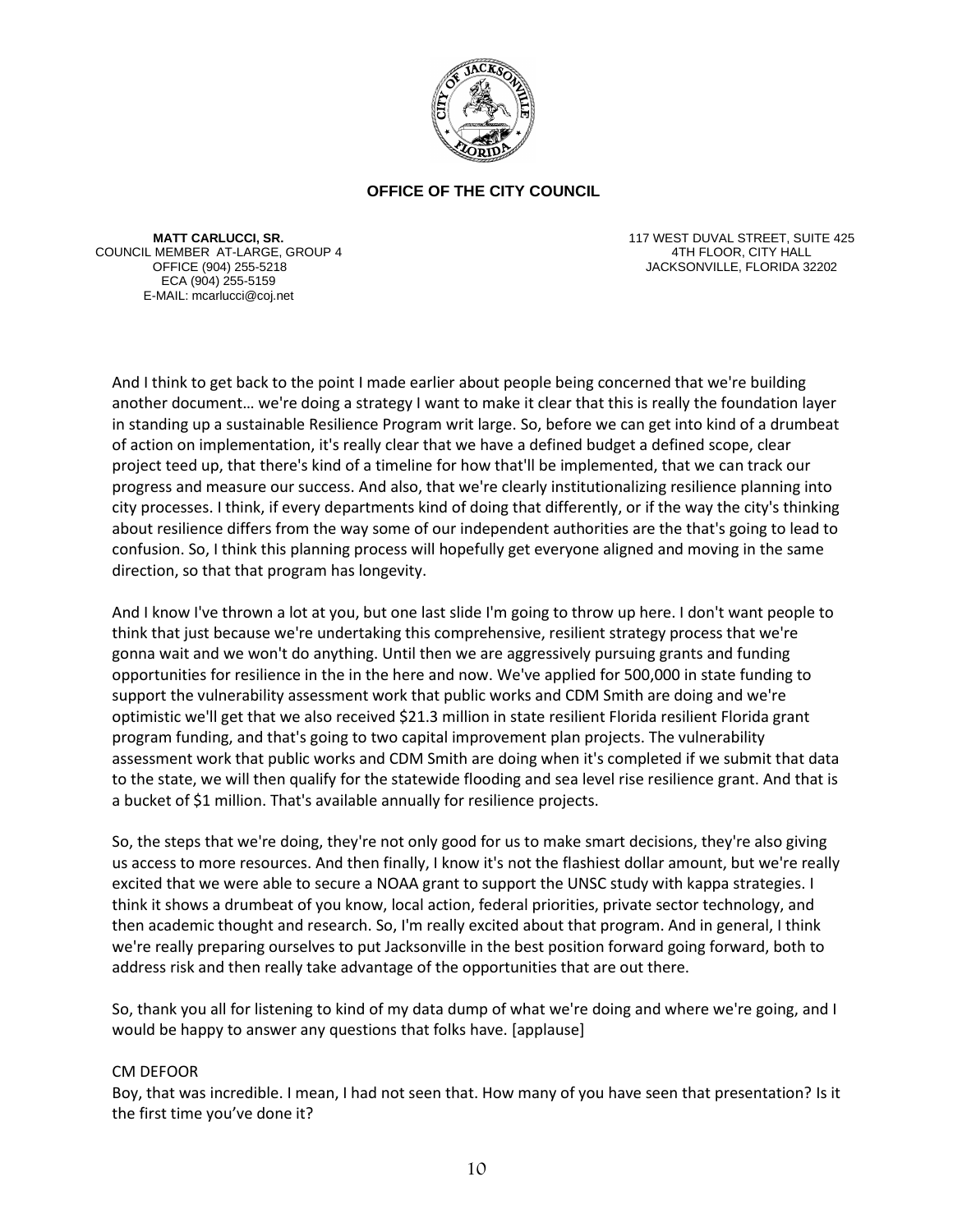

**MATT CARLUCCI, SR.** COUNCIL MEMBER AT-LARGE, GROUP 4 ECA (904) 255-5159 E-MAIL: mcarlucci@coj.net

117 WEST DUVAL STREET, SUITE 425 4TH FLOOR, CITY HALL JACKSONVILLE, FLORIDA 32202

I mean, I don't know about you, but the whole Houston slide where she talked about bringing together eco-tourism, basically, and public art, and all the name of resiliency. That's very powerful. It made me think of the Emerald Trail. So, one day will be the slide that other people can see, right. I was gonna ask if that last slide was Riverside Avenue, but I don't think it was. The other thing I thought was incredible and then I want to go to the questions—is the fact that you're going to identify deliverables. And with that, we get a return on investment. And finally, the dashboard so we're, you know, we're being the city is going to be held accountable for those deliverables. And I think that's, I think that's incredibly powerful as well.

So, with that, let's open up for questions. I know we had a couple of speakers. We have Adam Boyd. Adam, where are you? There you are, and after Adam will be Carol. Where are you, Carol? Okay.

### ADAM HOYLES

Well, thank you. Great presentation, loved the work. You know, and a lot of hard work went into this, and this is kind of what we and what the city was needing and looking for. And on the resiliency thing, I think that it's really important to highlight to our leadership that every dollar we're spending on resiliency has a return on investment. That it—I think I heard on the radio the other day—was like six to one. So, you know, when you're talking to city leadership and saying we need to spend X million dollars on this or that, that's a big deal, because that's money you don't have to spend saving people after the fact or fixing things after the fact. The city gets to still function after a disaster. And we're not as impacted. So, anyway, very proud of your work, very proud of what you're doing, and very much appreciate what you're doing for the city, and I hope that the city sustains the leadership that you're bringing to the table because the city needs it. Anyway, thank you.

### CM DEFOOR

All right, Carol. You know, one thing that you stated about changing the construction requirements, you know, it's so key because otherwise it's like insanity. We just keep doing the same things over and over again and expecting different results. So that, to me, is going to be a huge part of this as well.

### COGLIANESE

Yeah, I mean, I think we have the benefit of how many other cities have already done resilience strategies instead of resilience programs. And I think a pitfall that I've been conscious to avoid is starting with pilot projects. I think a lot of cities will come up with a couple splashy infrastructure projects, and then get three or four years down the line and then realize what they really needed to do was, you know, three years ago change how they were constructing everything that was coming out of public regs. And so, I think, you know, they had new infrastructure that suddenly started flooding and they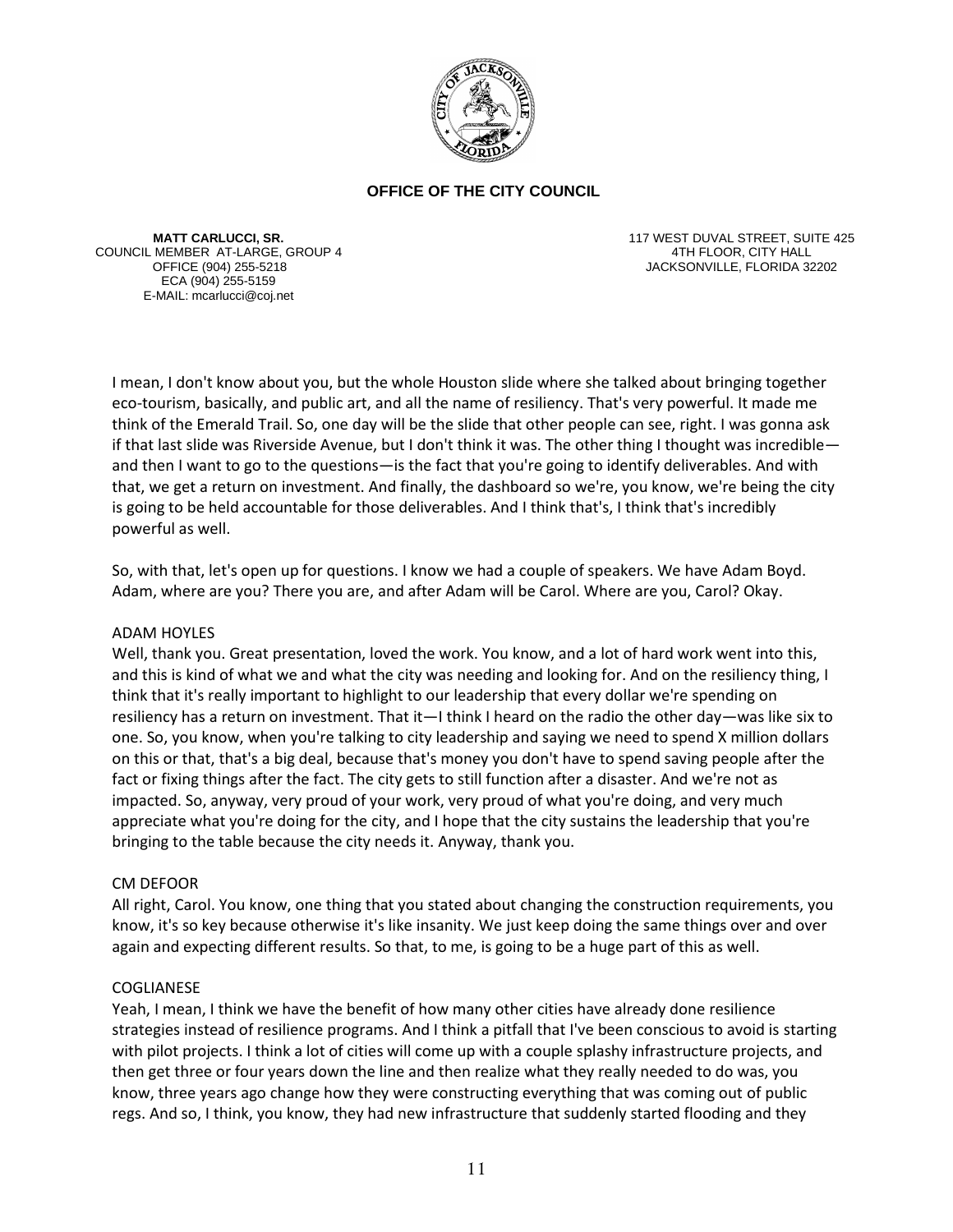

**MATT CARLUCCI, SR.** COUNCIL MEMBER AT-LARGE, GROUP 4 ECA (904) 255-5159 E-MAIL: mcarlucci@coj.net

117 WEST DUVAL STREET, SUITE 425 4TH FLOOR, CITY HALL OFFICE (904) 255-5218 JACKSONVILLE, FLORIDA 32202

were like, well, why isn't that different? So, I think starting from a point of trying to make systemic changes first and then we can get into kind of what are the bigger infrastructure, new infrastructure needs that we have? I'm hope that that's something we're able to learn from other places and kind of a pitfall we're able to sidestep a little bit.

## CAROLE HAWKINS

Yeah, hi. Thank you. I appreciate that you came to speak with us today, Anne. And I just wanted to say I thought that you're very smart and very strategic in the way you're approaching it. I really was impressed by that. I live in Murray Hill. I'm speaking for myself personally, but I am aware of your work because of my work through ICARE, which has picked up environmental issues this year, and they were specifically focused on the work that the city is doing related to a flood vulnerability assessment. So, I'm glad that you mentioned that.

I have some questions about it. Because we had some trouble when we were trying to understand where we stood with all of that, getting the information that we needed to be really clear about what the status was and what might still be needed to go forward. This again, is, I know you know this, but maybe not everybody does. The 100 million dollars a year through resilient Florida, the state grant program that we'd like to be obviously eligible for adaptation projects statewide. And I can see that the work you're doing leads us to that but it's not clear to me which pieces complete it. The CDM Smith study looks like it gets us just about halfway there. It looks like we need to institute of Florida study to get those. The part I'm worried about okay, and I don't know for sure. So, you can correct me if I'm wrong. The part I don't see us getting this year is the Water Institute of the Gulf, the one that was going to give us the critical assets. And Resilient Florida does need that in order for us to be eligible for that grant money. So, it seems to me like the timeline on that is next year? I'm wondering, about when will we have what we need to be eligible for that grant? What's the timeline and are the funds in place to do those studies yet? And if not, where will the money come from?

# COGLIANESE

Great question. So, the funding for the consultant work is part of the budget that I'm able to manage and that the Administration was able to secure for me coming in and so that that at least is taken care of. I do want to clarify the Resilient Florida Grant Program. It is something that we qualify for. In fact, that's where the \$21.3 million grant we got last year was. The one that's \$100 million and does have vulnerability assessment requirements and, kind of, strings to it, is the statewide Flooding And Sea Level Rise, Resilience Planning Grant. And so, we are teeing up to have that vulnerability assessment done by about August and this grant doesn't open until September. Or I think it opens in July and it closes in September. So, we should have that data completed and to the state in time to apply for that pot of funding.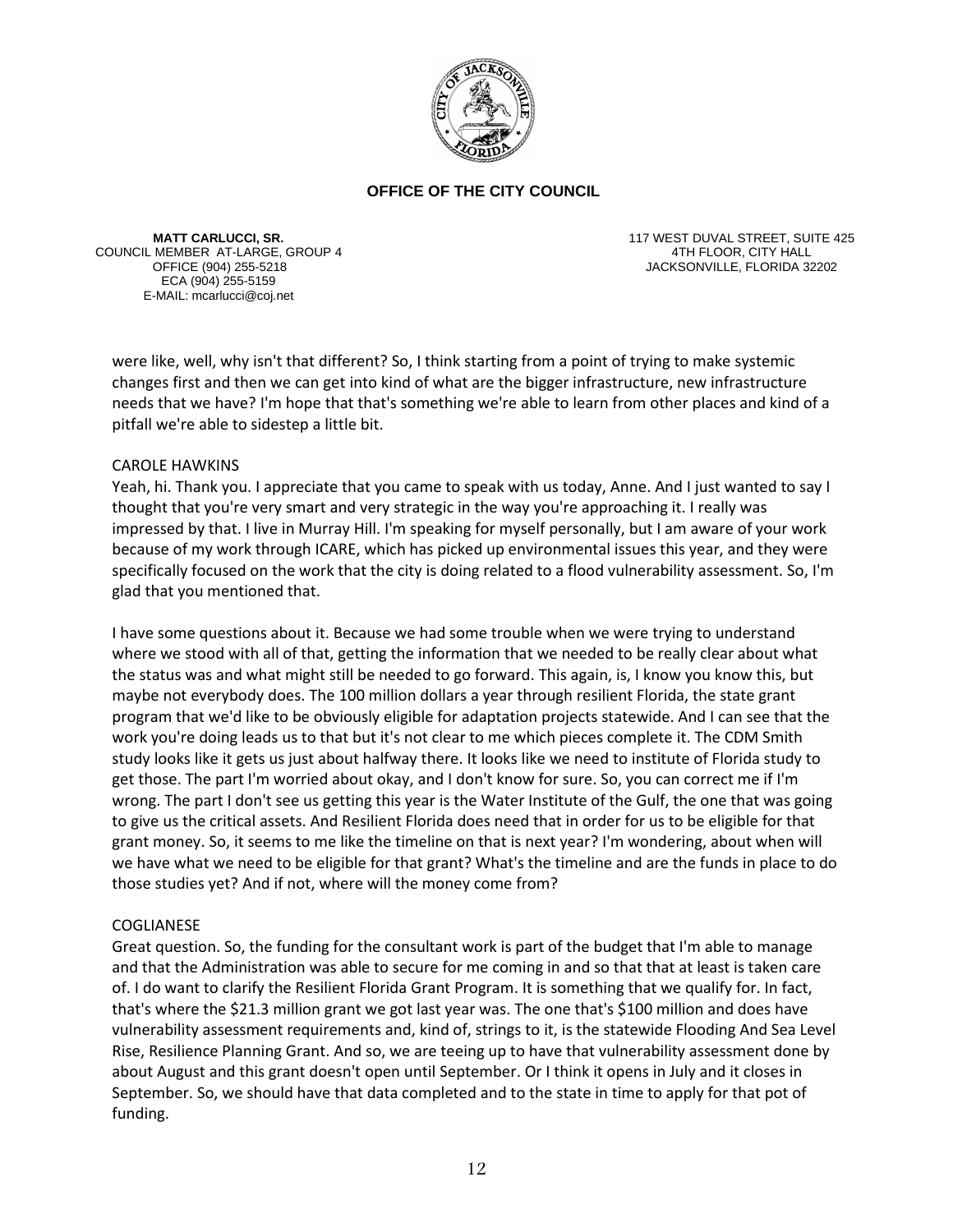

**MATT CARLUCCI, SR.** COUNCIL MEMBER AT-LARGE, GROUP 4 ECA (904) 255-5159 E-MAIL: mcarlucci@coj.net

117 WEST DUVAL STREET, SUITE 425 4TH FLOOR, CITY HALL OFFICE (904) 255-5218 JACKSONVILLE, FLORIDA 32202

**HAWKINS** [off mic, indecipherable]

### COGLIANESE

So, in the first phase of the vulnerability assessment, it mapped six high priority basins. And it did have critical asset mapping and then the hope is that the Excel adapt tool, which also should be completed by August should give us enough criteria to qualify for that. So yes, the hope is that this grant cycle we will be able to go after that pot of funding.

HAWKINS [off mic, indecipherable]

# COGLIANESE

The Water Institute of the Gulf is already working with us and they're already going to have that tool ready for us by August. So, it's all of it. It's all happening.

### CM DEFOOR

John, you're next, and if anyone would like to ask questions, if you just would fill out the speaker card.

### JOHN BURR

Yeah, thank you very much for the presentation. It was very impressive. Couple of things. It was so impressive that I would love to get a copy of the PowerPoint and I'm sure a lot of people here would. So, if you could tell us how to do that. And the other question was, Councilwoman DeFoor had mentioned that it was very important that, the job that you're doing, the Chief Resiliency Officer, was codified. Think I know the significance of being codified, but I'm not quite sure if you could explain that please.

### CM DEFOOR

I'm happy to explain that. So, in other words, it's actually a standing position. It's not something that goes away. In other words, it's not subject necessarily to the budget. It's no different than Lori Boyer and her position I mean, so you don't necessarily have to fill the position, but at least it's codified. So that it is a reminding, you know, to this administration and any future administrations that it's something that we find to be very important and needed for our community. Thank you for the question.

All right. Any other questions? All right. I'll tell you what we're going to do because… Hey, Brooks. Brooks, come on up. Are you filling it out? Okay, that's okay. All right. You Oh, hey, how are you? People snuck in. [laughter]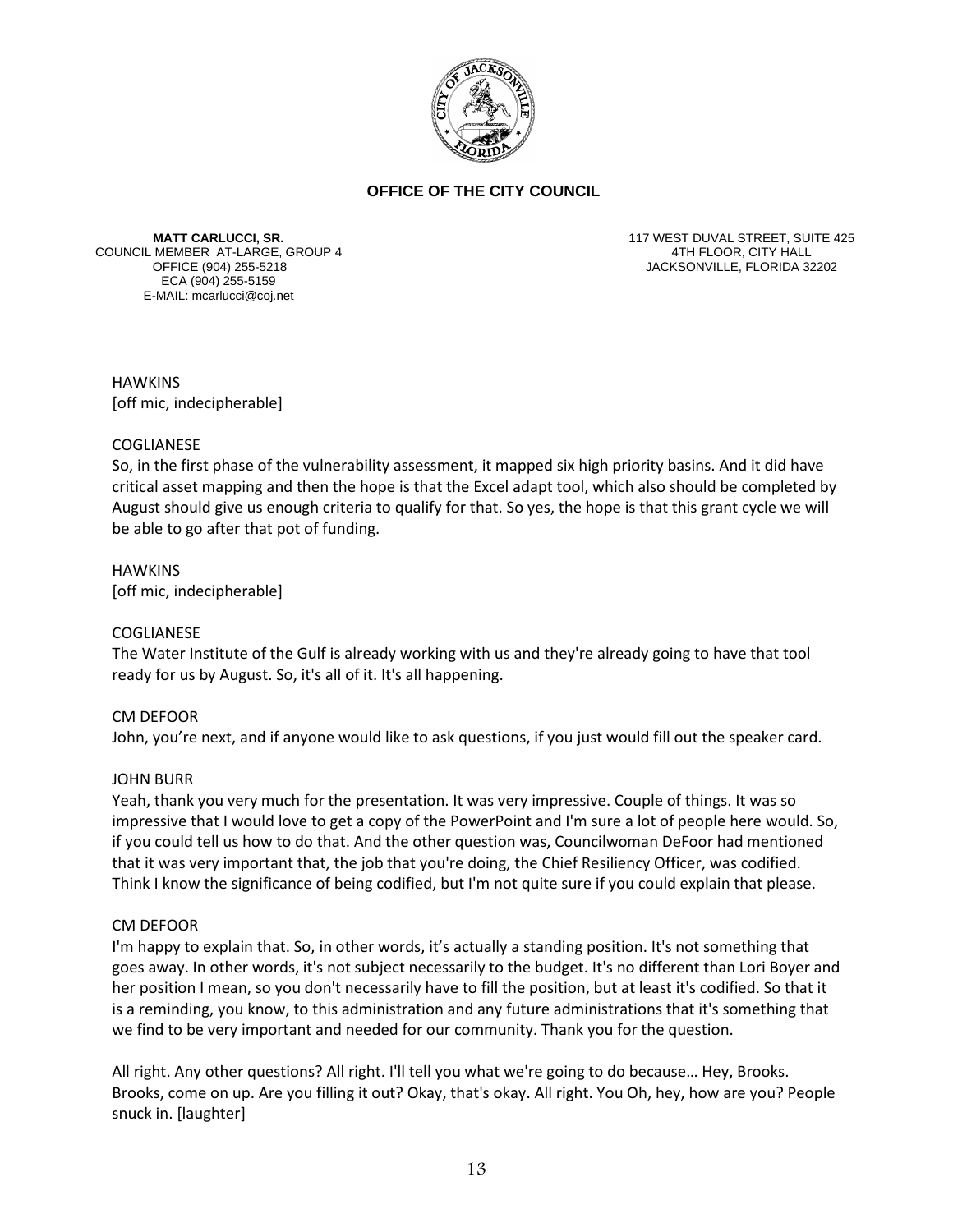

**MATT CARLUCCI, SR.** COUNCIL MEMBER AT-LARGE, GROUP 4 ECA (904) 255-5159 E-MAIL: mcarlucci@coj.net

117 WEST DUVAL STREET, SUITE 425 4TH FLOOR, CITY HALL OFFICE (904) 255-5218 JACKSONVILLE, FLORIDA 32202

## BROOKS ANDREWS

Hey, Anne. Thank you for the great presentation. Thank you to all the Council Members as well. And thank you for taking a tour with us for Riverside/Avondale to look at our flooding, vulnerability and other issues in our neighborhood a couple of weeks ago. My question for you is about a little more specificity about community engagement. At the end of the day—and excuse me, Council Members but Council members act when they hear a lot from their constituents. Right? So, I'm wondering, what are some of your thoughts around how we gain greater citizen advocacy and that drumbeat, grassroots drumbeat, if you will, to encourage change, to support change, to make change happen with their vote, and put dollars behind these efforts? Interested in your thoughts. Thank you.

### COGLIANESE

Sure. And I think kind of what I'll say is, when I went through our kind of our three phases of our work plan, and at the bottom, you saw that kind of dotted line that says, "stakeholder engagement." My hope is that we have public engagement on some level at every step of the process. For that first phase, when so much of that is the visioning work, a lot of that is going to pull from the stakeholder engagement that you all have done, the public engagement that the Planning department did. To really making sure that we're identifying themes and trends and things that are coming up time and time again from residents and building from there. And then I think as we start to get into identifying different projects that we might tackle, there's going to be a need for public engagement to both, kind of, give feedback on our possible projects, presenting new ideas that they might want to see, or give us feedback on what they're seeing in their community.

And then I think, you know, as we publish the strategy, I think my hope is that that's the most powerful tool available, because it'll be risk based and financially driven, but also a culmination of all of that participatory work and, and it will have this kind of metric and the dashboard that people can kind of easily understand where are we going, at what pace in, kind of, our planning queue is a project, and so I'm hopeful that going forward, that ends up being kind of a critical tool that the public can use to show their support for this. And to really continue driving a drumbeat of action and making sure that we're staying on target with all of the things that we are proposing to do.

CM DEFOOR Ms. Green?

# ASHANTAE GREEN

Hello, everyone, it is so nice to see you guys in person. I've seen your face on Zoom. But I definitely first want to congratulate our work and to give kudos to you because it's not an easy undertaking. Have a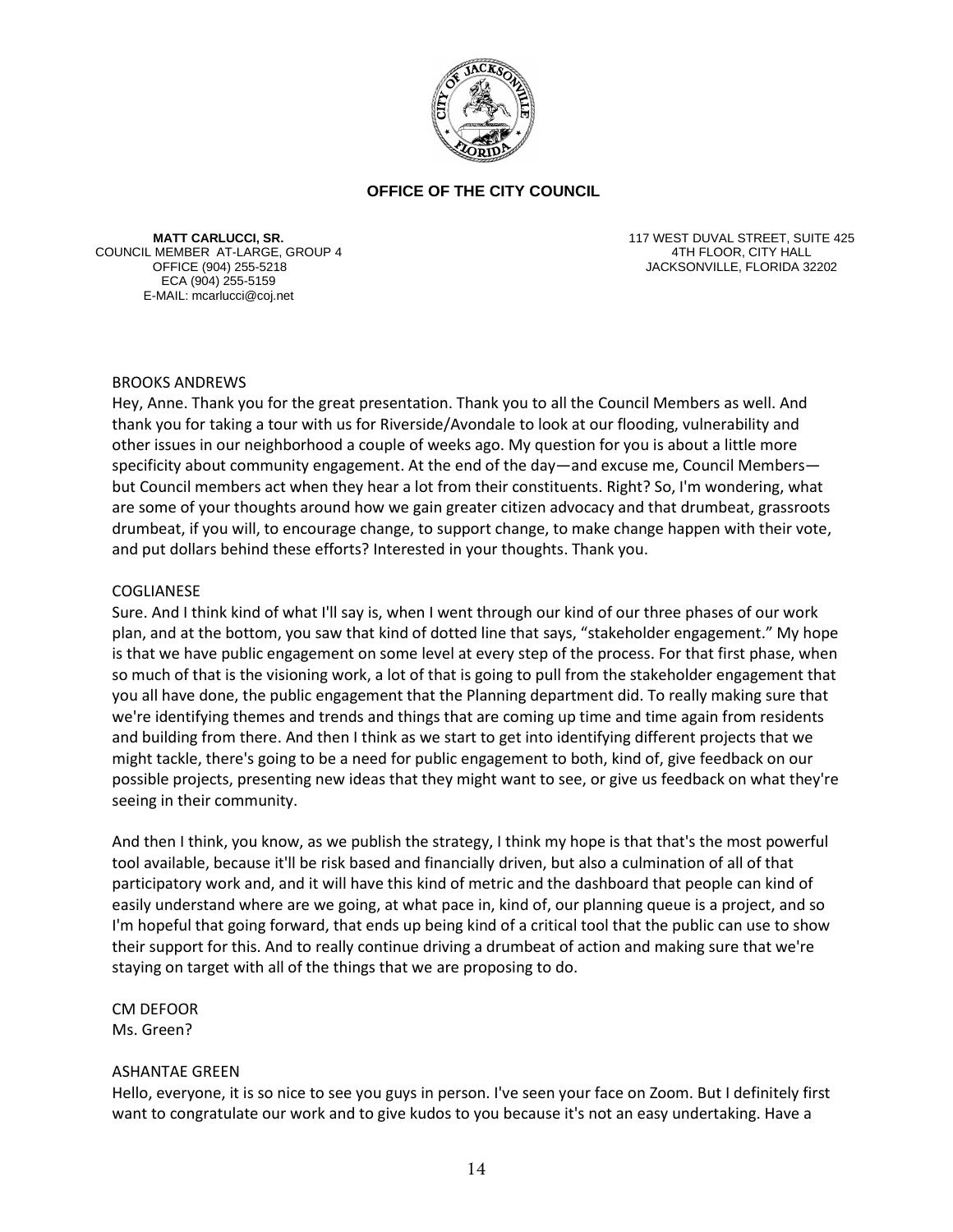

**MATT CARLUCCI, SR.** COUNCIL MEMBER AT-LARGE, GROUP 4 ECA (904) 255-5159 E-MAIL: mcarlucci@coj.net

117 WEST DUVAL STREET, SUITE 425 4TH FLOOR, CITY HALL OFFICE (904) 255-5218 JACKSONVILLE, FLORIDA 32202

few statements and questions. I love that you are working to get, you know, a master plan together. I did come in a little late, so I'm not sure if you talked about timeline because it seems like a lot more research and planning. I wonder if you have a timeline for when some of the low-hanging fruit or any specific actionable things can be accomplished. That's the first question.

## COGLIANESE

Yeah, absolutely. Well, to the low-hanging fruit, we're going after funding, allocating it in the here and now to projects that are already in the CIP that we know have significant resilience value. And we're moving forward on those types of initiatives. And then the, kind of, research phase for this work, you know, the kind of technical data gathering, we're hoping that'll be done by August, so it's not going to drag on too long. And then I think then kind of the next stage in the process will be really taking participatory, qualitative information that we're getting from stakeholders in the public and turning that into quantitative outcomes, actual tangible projects in the timeline. So, the whole comprehensive resilience strategy we're expecting will take roughly 18 months, so we're hoping kind of by the start of next summer, we should have or, you know, be well on our way to, or if not, have published a strategy. But I think at various steps in the next 18 months, people will feel a drumbeat of action, they will see what we're doing. This is not going to be done behind closed doors. And we're not waiting until the final strategy is published to do other projects and to, like you said, address low-hanging fruit

### GREEN

Awesome. And last question is kind of a two-parter because I know a lot of us in this room worked very hard for 14 months on that report. My question was, how is the specific report being implemented? Is that useful to you? And the last part is we put a lot of attention on environmental justice and equity. I just want to make sure that we keep that synergy going and that we are using some of those education things we put in the report, as well as some of the specific ways to accomplish equity as well. Thank you.

### COGLIANESE

Absolutely. So, I, at the beginning, kind of mentioned that we're going to be using not only the report done by this group, but also that Adaptation Action Area report and the Storm Infrastructure Review Committee report to kind of distill down all of those ideas make sure that we're not missing anything, and that we're capturing all the ideas that were generated through his processes. And, I think, to get to your question about equity and environmental justice, I actually think that that's one of the reasons why I think it's so important that we go through this methodical process of gathering data layers and using those as we're making decisions, because Jacksonville is massive, and there's going to come a time where we have to prioritize one thing over another in any given fiscal year. And so, I wanted to be very clear, not only internally to city staff, how those decisions were made, but to the public and make sure that people understand this is a reflection of risk over time and public benefits and that we're doing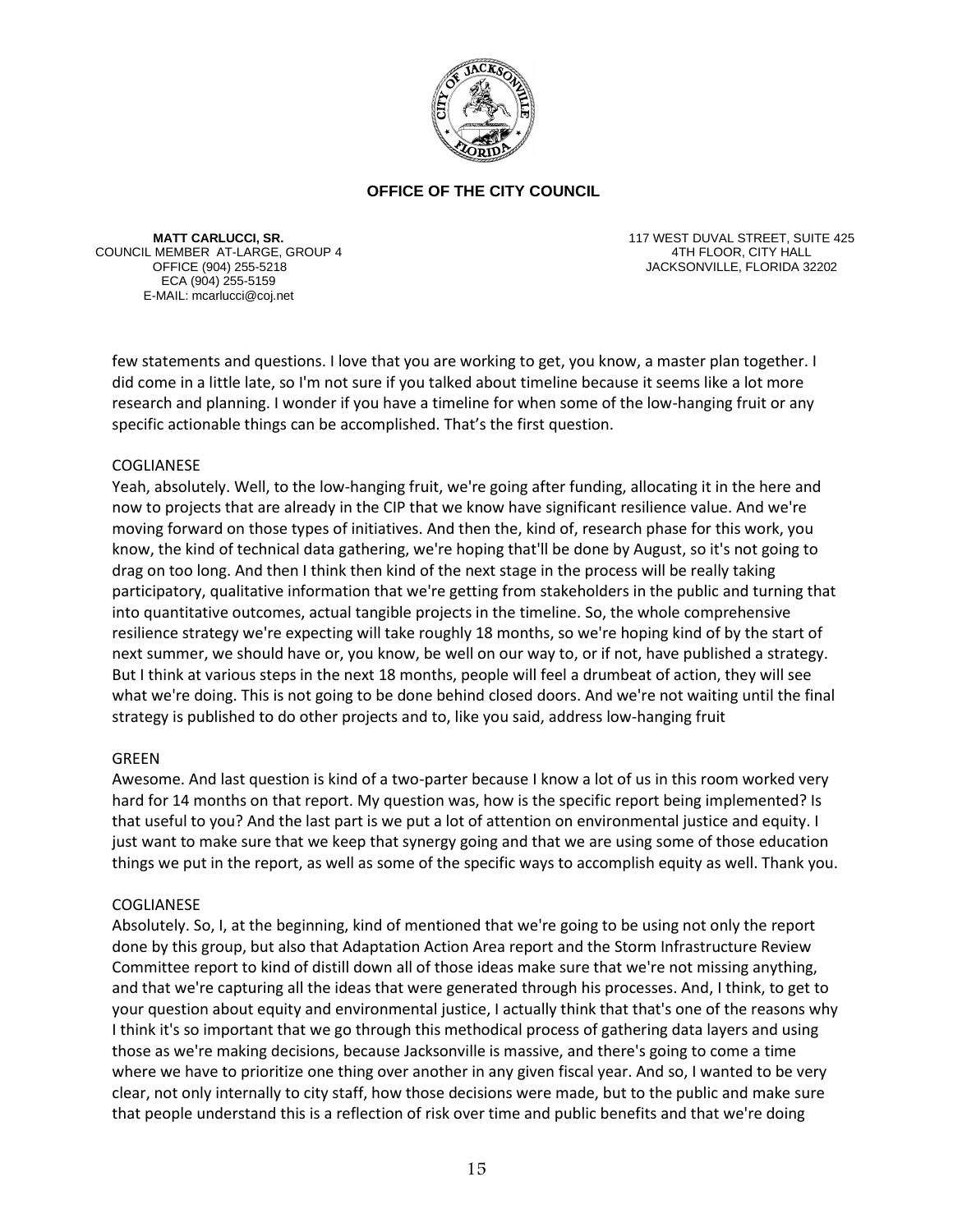

**MATT CARLUCCI, SR.** COUNCIL MEMBER AT-LARGE, GROUP 4 ECA (904) 255-5159 E-MAIL: mcarlucci@coj.net

117 WEST DUVAL STREET, SUITE 425 4TH FLOOR, CITY HALL OFFICE (904) 255-5218 JACKSONVILLE, FLORIDA 32202

everything we can to maximize benefits for communities across Jacksonville. So, I think that this process we're designing with transparency in mind and with equity at the center of how we're making decisions.

## CM DEFOOR

Ashantae, I don't know if you were here when she was talking about partnering with UNF and the heat study because I did not understand about heat until Ashantae Greene told me about it and what it meant to her and the community that she grew up in and it really was powerful. Um, Bruce.

### BRUCE FOURAKER

Okay, so my question is partially involving the heat study. So, we already know within the city that within the urban core that there is less than 35% shaded area and in Northwest Jacksonville, which is another underserved area there's less than 45% shaded area and we know that trees in addition to helping with a reducing the heat island also in addition help with reducing the stormwater runoff. So, what are the plans once we get the results the heat study as far as determining tree plantings and different things within the urban core in Northwest Jacksonville?

### COGLIANESE

It's a great question. I think certainly, like you said, trees have so many benefits and so I think that will be a both the heat study and some of the rainfall info that we're getting from the CDM study I hope will really shape where we focus tree plantings. And I'm starting some conversations with, you know, Director Pappas and others that are involved in the Tree Commission about how we can, you know, make sure that we're being effective with the funding through those, that process.

And the other thing that I will mention about the heat study I think when you when you hear he certainly tree and canopy is a main intervention, but it's not the only one. There's a lot we can do on energy efficiency. There's what we can do and how buildings are designed to have cool roofs. And there's a lot that other cities in Florida are starting to have conversations about and look at. And so, the hope is that I think that we'll be able to as an outcome of this study addressed in a very comprehensive way. Not to say that trees won't be a part of it, they're an incredibly important part of it, but it's just not the only intervention we'll be looking at because we do know that he is such an important has such an important correlation to public health. And so, I think we're going to be looking for numerous avenues that we can use to make sure that we're getting heat under control as this threat progresses.

### CM DEFOOR

Thank you, and then we have one final person: John Nooney.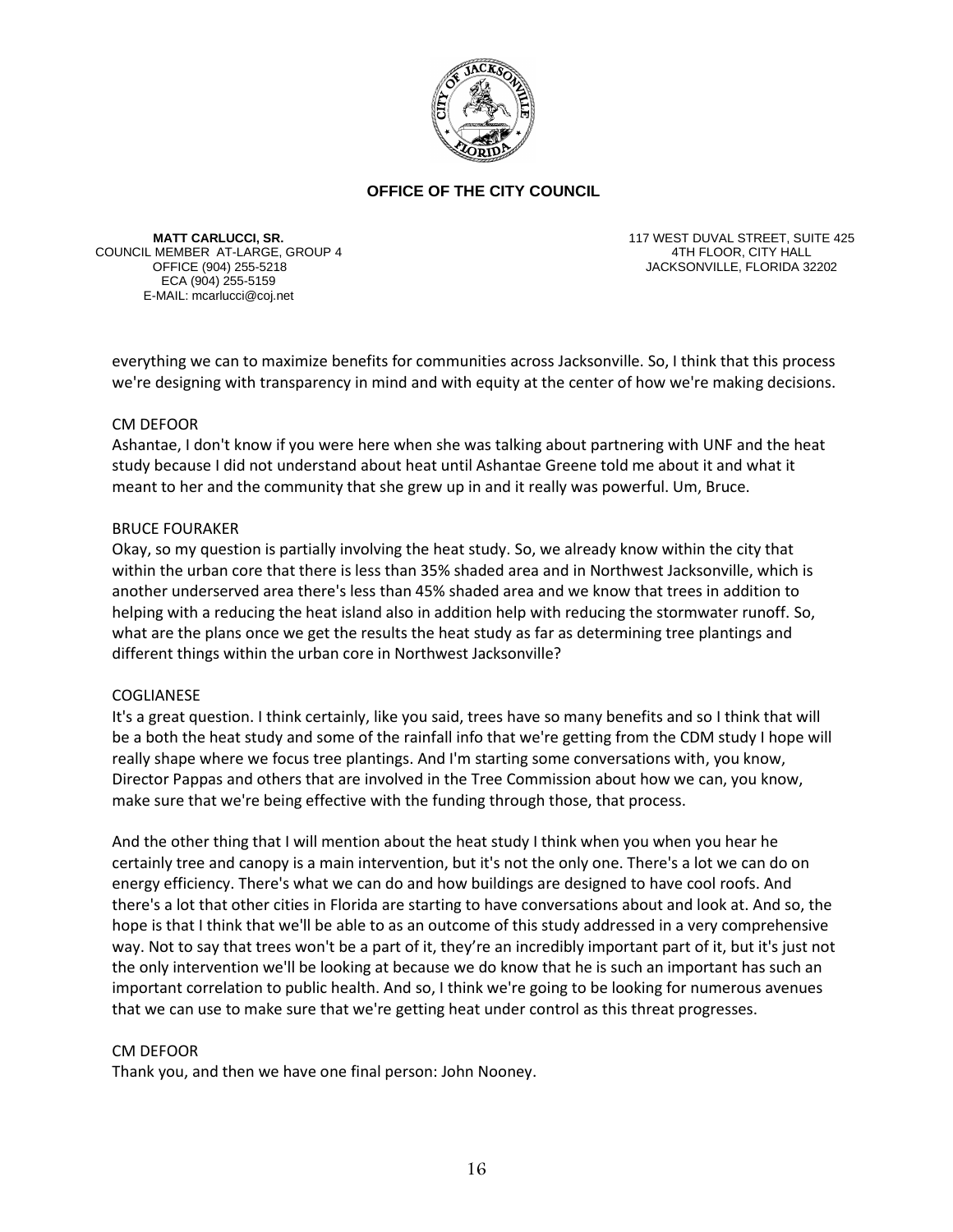

**MATT CARLUCCI, SR.** COUNCIL MEMBER AT-LARGE, GROUP 4 ECA (904) 255-5159 E-MAIL: mcarlucci@coj.net

117 WEST DUVAL STREET, SUITE 425 4TH FLOOR, CITY HALL OFFICE (904) 255-5218 JACKSONVILLE, FLORIDA 32202

## JOHN NOONEY

Hello, my name is John Nooney. And I'm just hoping it's gonna get easier here. You know, when I was just listening to some of the comments, you know, with the bio, you know, and the tributaries. You know, I'm on Pottsburg Creek, and that's probably one of the biggest environmental disasters in the state of Florida, right now. It's just getting absolutely crushed. And, you know, December, or February 12 or 13th, Superbowl weekend, you know, the 3000 block of Parental Home Road, it was just clear cut right to the edge of Pottsburg Creek. And you know, and I went to, you know, the Environmental Protection Board, and, you know, I went through a whole bunch, you know, the Tree Commission, you know, there's 20 million bucks just sitting right there. So, you know, the whole thing about this tree, you know, planting trees and resiliency and stuff, but in the same breath, we are just wiping stuff out at an unbelievable accelerated rate that just makes your head spin.

You know, we're a mess. And so, anyway, here's my comments. You know, from the last Environmental Protection Board meeting, "John Nooney shared concerns with some parcels on Pottsburg Creek in the area of Parental Home Road." And then also public comment, "Doug Conkey introduced himself to the JEP Board as the new Intergovernmental Coordinator for the St. Johns River Water Management District and offered to assist the board anytime if needed." And the point I'm just getting at here is with this resiliency stuff you know, when you're talking about the entire county, you know, Pottsburg Creek, like I said, it's just been decimated beyond recognition.

And we just get back to with the Emerald trail. You know, I attended some of those meetings with the DIA and I'll tell you I'm just not feeling the resiliency. You know, there's going to be a City Council meeting later tonight. There's gonna be some pieces of legislation having to do with FEMA, federal, it's the top of the food chain. I am so… you want to bring… it scares the heck out of me. You know, manatees are dying. Well, you know what, and it on a whole different thing, I just hope you all get behind. You're [indecipherable] to feed the manatees.

You know, same thing with McCoy's Creek you I took people out kayaking, alligators, manatees, but we're going to be taken away that food source so anyway, you know, as far as and I've reached out to a bunch you don't like is the most frustrating thing. I've emailed so many don't hear back from anybody. So, the component of the public… like I'm not on any or I'm not on anything. I'm just Joe Q trying to show off to make our elected officials aware of these scenarios, and just get pummeled. So anyway, I wanted to share that with you.

### COGLIANESE

Yeah. Well, thank you and I thank you for your comments. And I also think you brought up so many different issues in that comment. I think that's, you know, a great example of why we need a process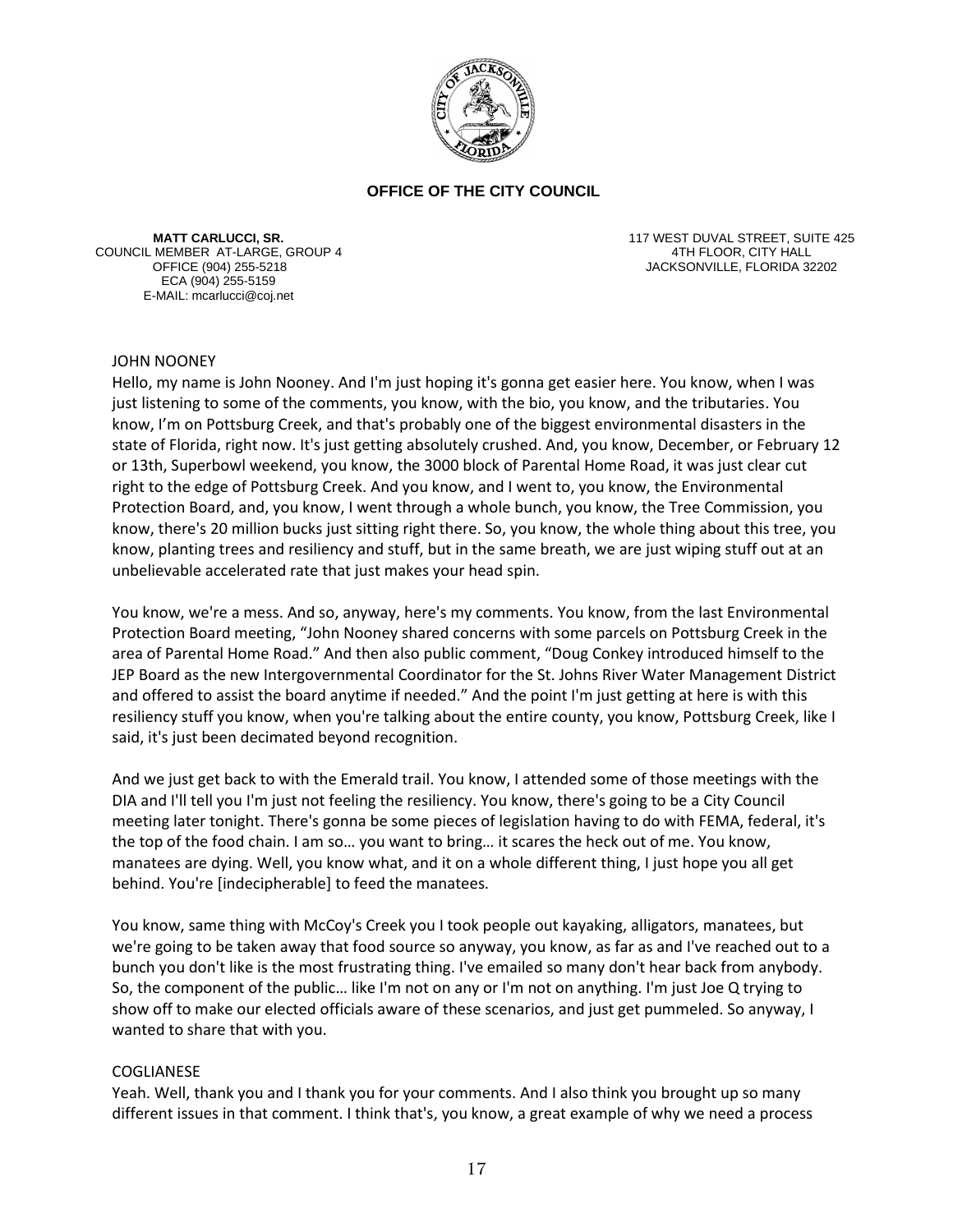

**MATT CARLUCCI, SR.** COUNCIL MEMBER AT-LARGE, GROUP 4 ECA (904) 255-5159 E-MAIL: mcarlucci@coj.net

117 WEST DUVAL STREET, SUITE 425 4TH FLOOR, CITY HALL JACKSONVILLE, FLORIDA 32202

that organizes so many different issues that are taking place and trying to find synergies. So, thank you for those comments.

### CM DEFOOR

Thank you, Anne, and Mr. Nooney. And now I'd like to bring up my esteemed colleague, Michael Boylan.

### CM BOYLAN

Thank you, Councilmember DeFoor. I'm not sure about the esteemed part, but I appreciate the reference. I'm here specifically to say thank you to a couple of folks. But before I do, a couple comments, if I could. I wanted to speak to the engage piece that I have shared with Anne and the idea of a Resiliency Council and the prospect of creating one of those, and I'm sure we'll have a chance to visit that down the road.

But I want to speak just briefly on the consequences of our situation. 18,000 families apply for FEMA applications after Hurricane Irma, which wasn't a hurricane just in Jacksonville, by the way. In North Florida, long-term recovery work that we did help thousands of those families in getting the kind of support they needed, except for those 100 families that we had to go out and raise money for to get their homes put back together again because they had no recourse to do that. Tonight, this very Council is going to be appropriating \$1.5 million of the Community Development Grant to help 33 families that are still impacted today by Hurricane Matthew. 33 families whose homes are still in significant disrepair after six years. So, what we're doing here is so critically important and being on the front row, and in the front seat to some of that work on the Hurricane Irma piece and seeing what it did to people's lives, their homes, their futures. The urgency of this, I can't impress upon all of us enough.

But with that, I do want to say a special thank you to a couple of folks. The folks at the North Florida Regional Council. Thank you, Sean Lahave, for your great work and what you did there. Jim Seaton, too. Both of those folks worked really hard on that report, and we really stand behind it. We were the faces in front of it, but we weren't the force behind it. You all were, so thank you for all of that.

Speaking of the force behind us, I also want to recognize Sheri Webber, as well as Brooks Dame, for the work that they do and supporting us, and particularly Matt and Councilmember DeFoor, in making sure this work gets done. I've enjoyed being part of this group from the very beginning, the first couple of meetings, and a founding member of this committee, as Mr. Councilmember Carlucci did. I'm looking forward to see it continue and I know that you've got a lot of Council members who are actively engaged in this process and will continue to do so. Thank you. I think with that, I'm introducing my esteemed friend. The front part, I'm not so sure about, but esteemed for sure. [laughter] Council member, come on up. Councilmember Dennis.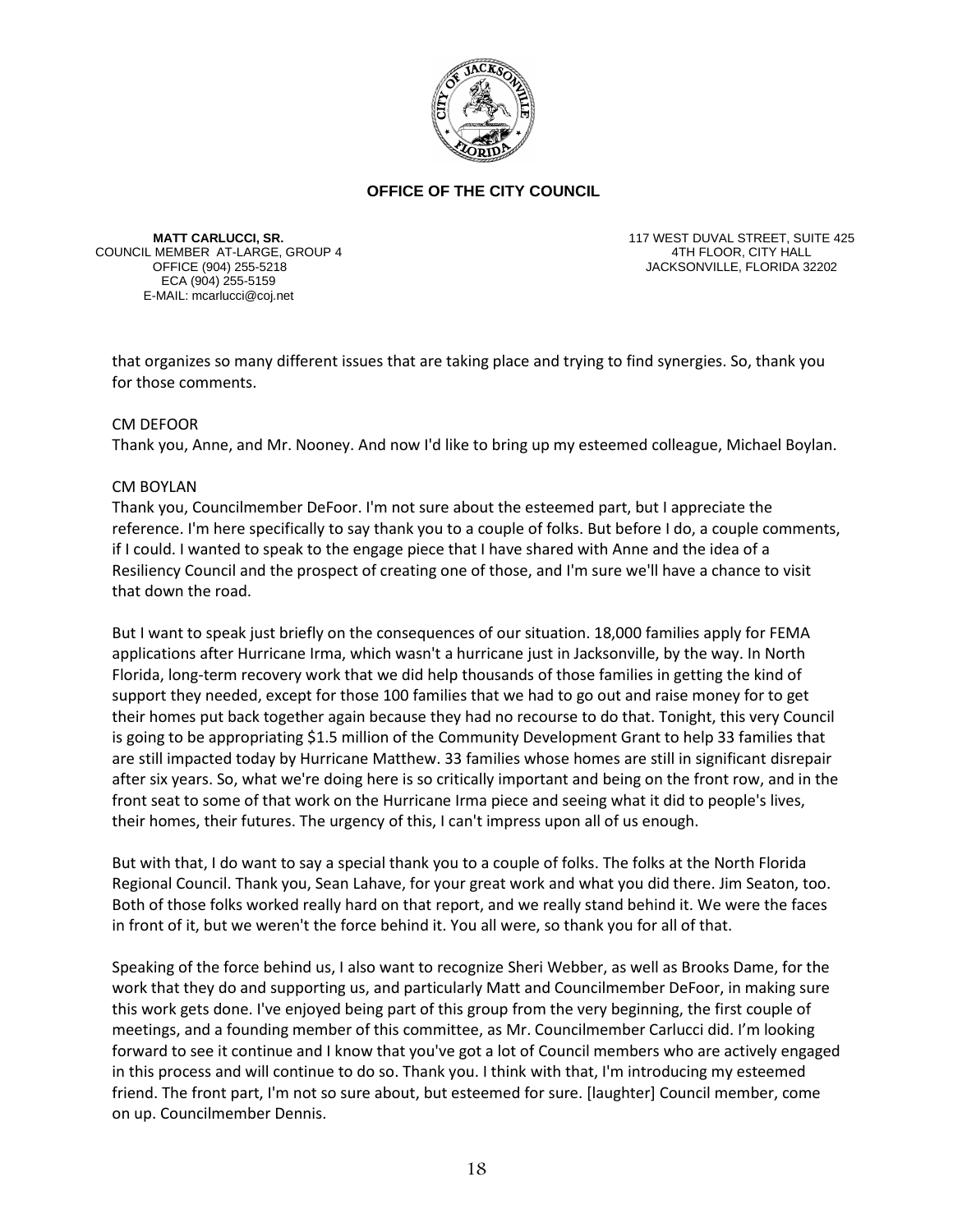

**MATT CARLUCCI, SR.** COUNCIL MEMBER AT-LARGE, GROUP 4 ECA (904) 255-5159 E-MAIL: mcarlucci@coj.net

117 WEST DUVAL STREET, SUITE 425 4TH FLOOR, CITY HALL JACKSONVILLE, FLORIDA 32202

### CM DENNIS

Thank you, Councilman Boylan and my colleagues, and a big thank you to everybody for being here. I think since we came up with Zoom, I have readers [glasses] now, you know. I guess it's that age here, so please bear with me. [laughter] But before I read my little prepared statement, I do want to share just a quick story about Councilman Carlucci because when Councilman Carlucci came up with the idea of putting a committee together, he reached out to me, and he reached out to my office, and I ran it from him for weeks, it seems like. And I think we all did, you know, because we knew that if he came up with it and if he was trying to put a group of Council Members together, or he wanted to take charge of something that he was going to do a great job. He was going to bring the smartest people together to make a difference. So, I want to personally thank you for leading us in this effort. In saying that, he truly did put together a smart team to do this.

From my colleagues to the people, you know, that sat with us for 14 months. And I learned a lot. You know, as Council members, you know, we have a lot of things kind of going on. And my personality… I love to learn new things over and over and over. I just can't count widgets. And through this process we didn't count widgets. We learned a lot. I think we moved the needle for our city. So, thank you, Councilman Carlucci, and thank you to my colleagues.

In saying that, I'm gonna put on my readers now and read my little prepared statement. I would like to thank each of you for participating in this important work. Having the community, government, and subject [matter] experts offer their input has gotten the work done and will inform decisions made in the future. Keeping our finger on the pulse of our valuable environmental assets such as this will lead us to continue to strive to protect them by having open dialogue regarding an ever-changing process. So, on behalf of the committee and on behalf of the City of Jacksonville, I want to say thank you, and I think that's it. All right, y'all have a great… Oh, come on up.

### COGLIANESE

We got right into answering questions. But I did want to just take a moment to thank all of the Council Members for having me here today to give this presentation. Thank all of you for coming and listening and for your drumbeat of action and, of course, a big thank you to Mayor Curry and under his leadership getting this started and being able to really move this forward and very appreciative to have been brought on and excited for what we're able to do. So, I just wanted to take one quick second to thank you all.

Transcribed by https://otter.ai